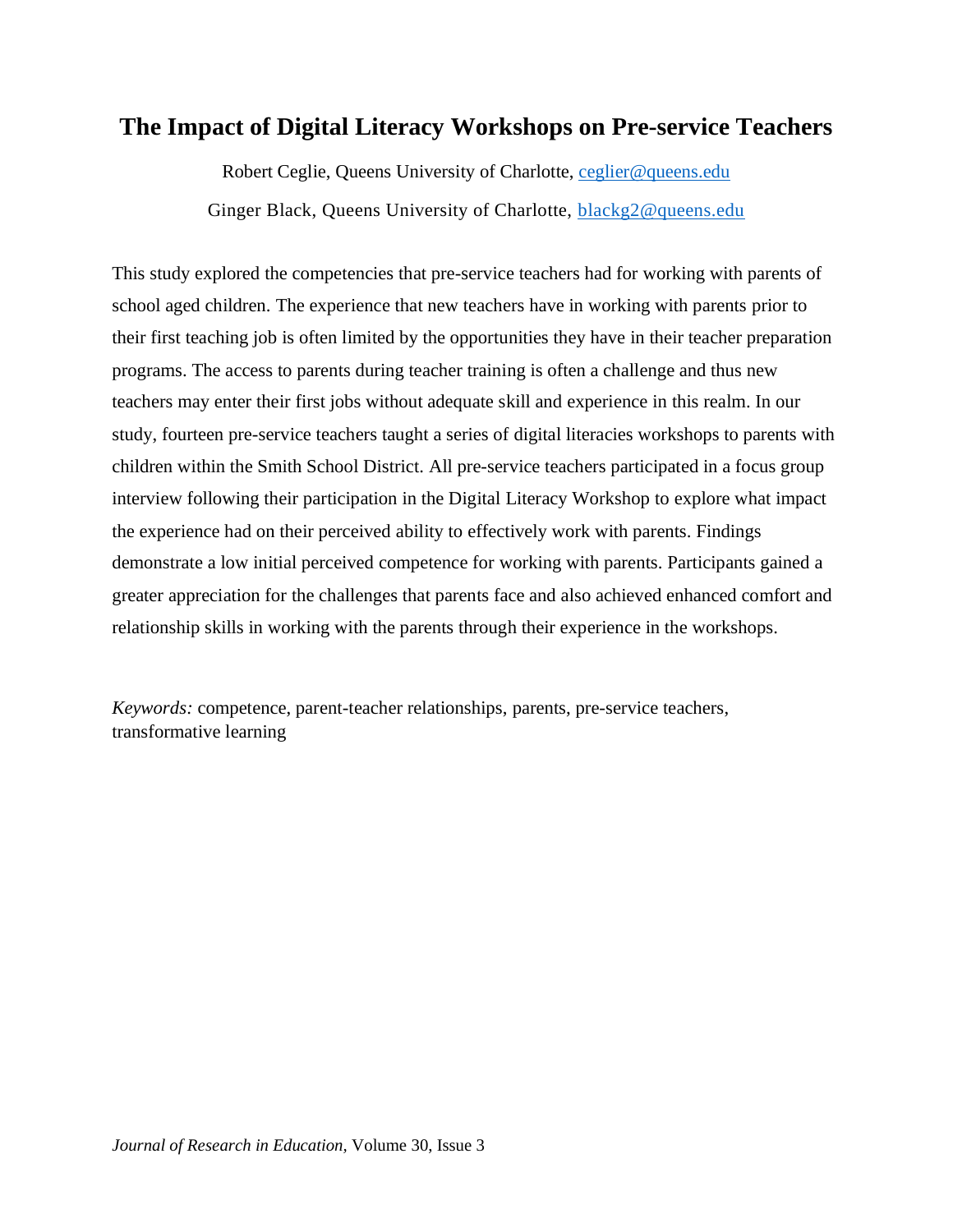Many urban communities struggle with the use and navigation of some of the most fundamental technology required to be digitally literate citizens in today's world (Van Deursen & Van Dijk, 2019). Skills that most people take for granted, such as the ability to access learning resources, successfully communicate through email, and be a safe technology consumer, are skills needed to learn, communicate, and be successful in a world that has become increasingly dependent on technology. Unfortunately, the digital divide is still a persistent problem in many communities in the United States and this has considerable negative impact for teachers who try to work with parents who lack technology tools or skills. The impact of the digital divide has become even more apparent as the COVID-19 pandemic forced people to rely on technology in ways that had never before been required. Virtually every aspect of an individual's life has been influenced by technology, from communications, employment, childcare, and even health care. In fact, a recent study by Ramsetty and Adams (2020) they note that "despite advancements, we will continue to increase disparities in healthcare access and outcomes, often to the detriment of those who are most vulnerable in times of crises" (p. 1148). Thus, it is imperative to continue to explore ways to expand digital literacy skills to all citizens.

Ways to support and build digital literacy often begins with providing access to the technology tools, however, even with the tools in place, the user must also learn how to utilize these tools for their own betterment. One fruitful avenue to building digital literacy skills is to target parents who have school aged children attending public schools. Targeting this population has the potential to leverage a dual need of these parents, namely learning technology skills to support oneself and one's child. Some efforts have explored this avenue and a recent United States Department of Education (2020) effort piloted a "Digital Learning Guide" aimed to "help families and educators meet the specific needs of individual students, understand a child's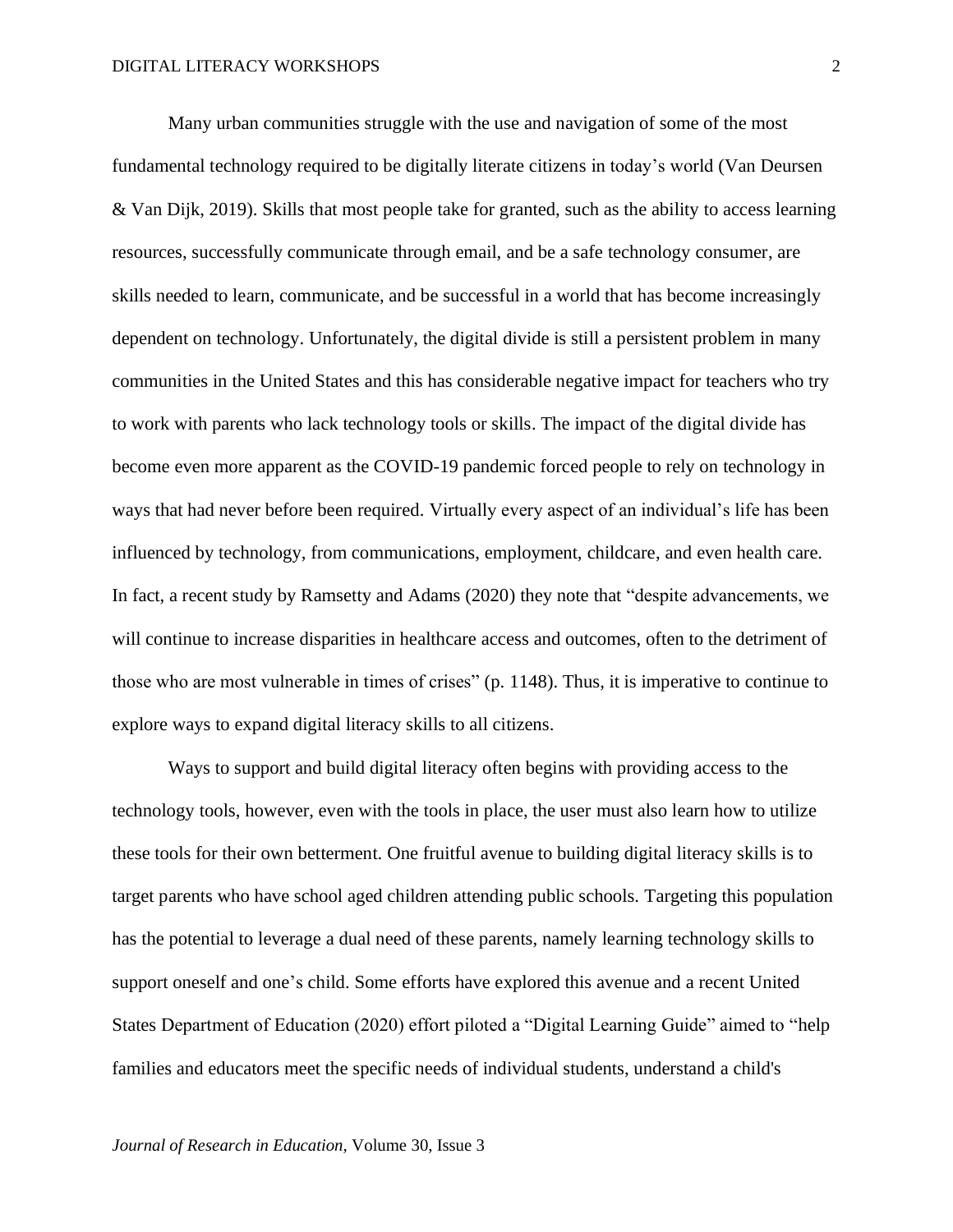#### DIGITAL LITERACY WORKSHOPS

progress, and connect families and students with resources in their school community and beyond" (para 3). There has been research to suggest that families from low-income backgrounds frequently learn digital literacy skills with their children, suggesting efforts to connect parents with opportunities to learn technology skills may be an effective avenue to reach this population (Rideout & Katz, 2016). As the COVID-19 pandemic forced all children to utilize online learning, parents are becoming increasingly aware of the value of technology skills in one's educational experiences. Unfortunately, research has also shown that teachers often lack the communication skills and technological competence for supporting these parents (Ziden et al., 2020).

One logical partnership to support parental acquisition of digital literacy skills may be through schools. Schools are housed with expert teachers who play an important role in reaching out to support parents in areas of teaching and learning, thus this might also serve as a connection to support technology skill acquisition. Some research exists which shows that school and family/community partnerships can be important ways to support enrichment opportunities as well as support other areas such as health services, family support, and social services (Blank et al., 2012; Statti & Torres, 2020). One barrier for this connection is the fact that many teachers are not specifically trained in digital literacy skills, rather they learn on their own as new tools become available to them. This may be more pronounced with veteran teachers who have more experience with pedagogy, but often have less training in current instructional technologies (Ertmer & Ottenbreit-Leftwich, 2010). There is also evidence of a diminished emphasis in teacher preparation programs on technology skills as programs often focus heavily on areas such as literacy and math instruction (Bostock & Boon, 2012; Krueger et al., 2000). In addition,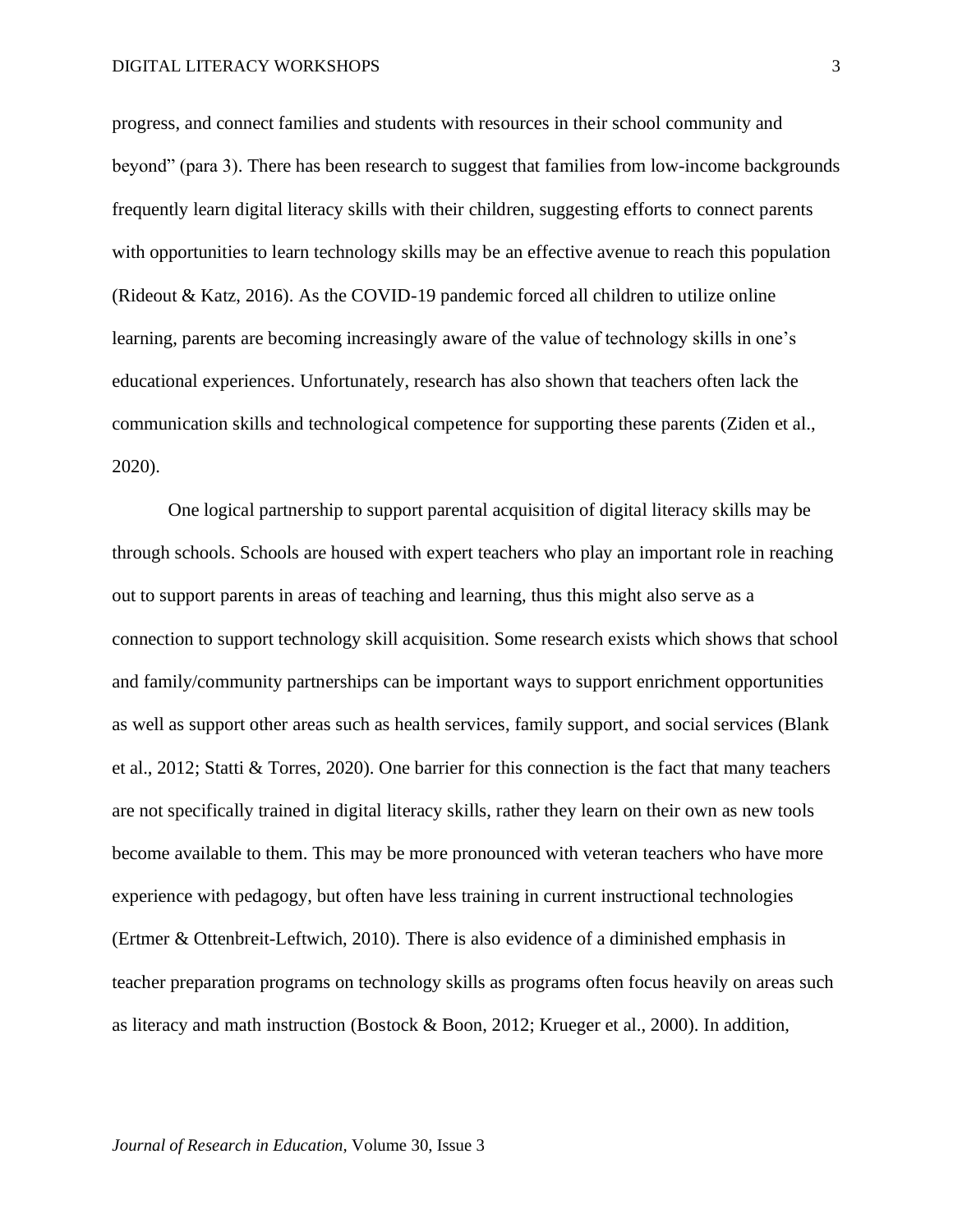teachers often lack the training and skill in how to support parents, particularly when it comes to technological skill (Lang, et al., 2020; Ziden, et al., 2020)

One additional barrier for successful partnerships with parents can be attributed to the lack of teacher experience in working directly with parents, especially for novice teachers. Although teachers can be direct connections with parents, many new teachers who may be more technology savvy, often struggle with parent relationships as they typically do not have much experience in their pre-service programs (Symeou et al., 2012). In fact, studies have shown that few teacher preparation programs adequately prepare teachers to develop knowledge, dispositions, and communications skills to engage parents (Gisewhite et al., 2019; Walker & Dotger, 2012). Thus, while teachers may be key mediators in supporting parents, additional training is needed for them to leverage their critical positions.

The current effort aimed to train and equip pre-service teachers with both digital literacy expertise and effective communication tools to support a digital literacy initiative. Our work is a collaborative program between the local school district, a Kings University's School of Education and School of Communication to provide digital literacy training to the parents of children in this district. Pre-service teachers were trained in digital literacy skills and tools as well as in ways to effectively work with parents. They then delivered a 6-week series of workshops in digital literacy to cohorts of parents. This study specifically focused on the effectiveness of this program to support and build parental competence in a cohort of pre-service teachers. Our research question is: What impact did teaching digital literacy workshops to K-12 parents have on the perceived competence of pre-service teachers?

*Journal of Research in Education,* Volume 30, Issue 3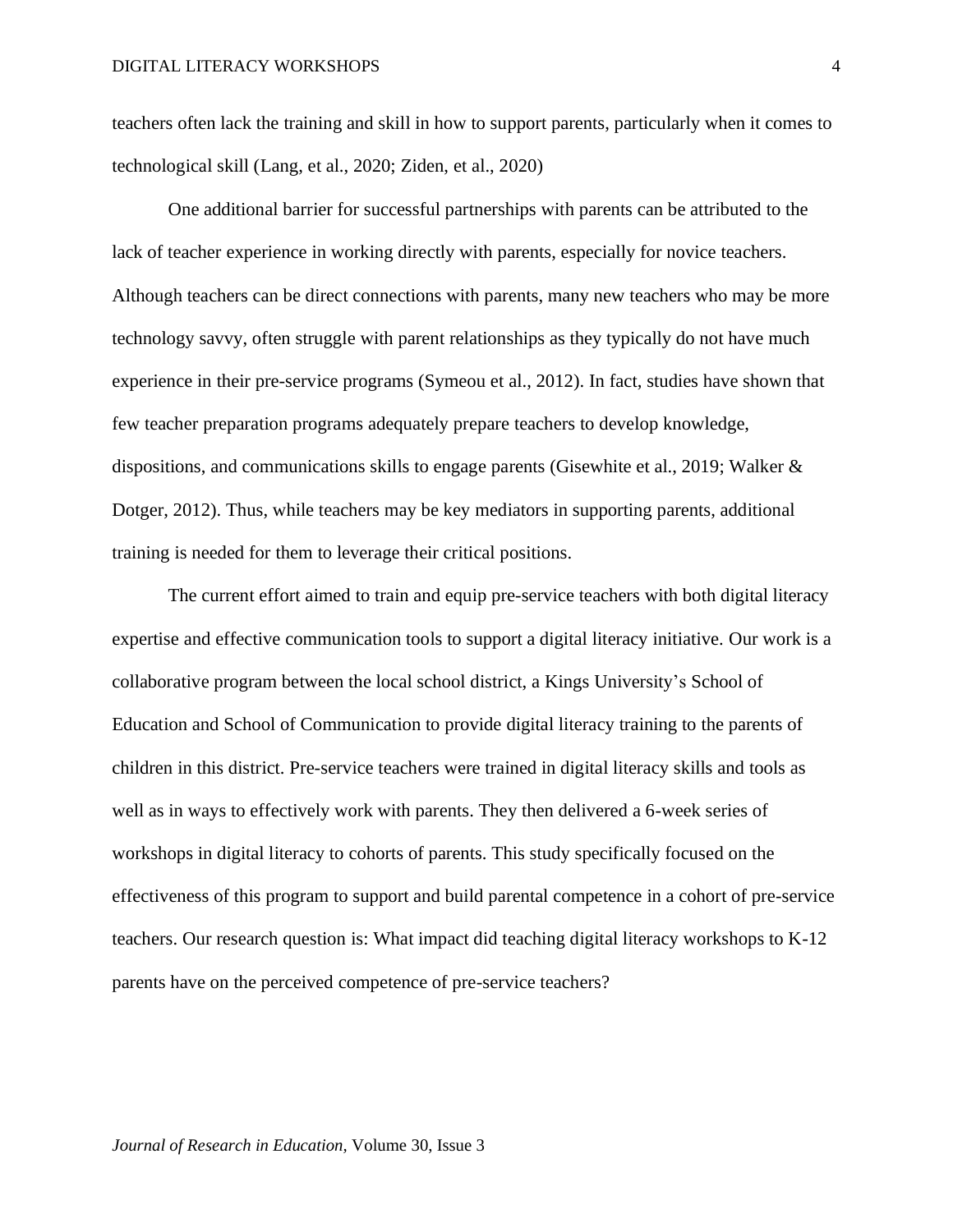## **Literature Review**

# **The Digital Divide**

The digital divide is defined by the gap that occurs between groups that have sufficient access and skill with technological tools and those that do not. Unfortunately, much of the research on this divide demonstrates that this gap parallels what is often seen with achievement gaps (Selwyn, 2004). Those with lesser access and skill tend to be on the lower end of the socioeconomic ladder (Van Dijk & Hacker, 2003). Thus, the gap in skill and knowledge then hampers efforts in education, job attainment, and even social services (Statti & Torres, 2020). Perhaps the most disturbing trend is that despite the increased awareness, this gap has been occurring for decades and very little traction has been made to lessen the impact (Mihelj et al., 2019).

Efforts to bridge the digital divide began in earnest in the late 1990s as various forms of computer technology began to become more commonplace in K-12 schools (Van Dijk, 2006). As research continued in the early 2000s, it became apparent that there was a wide gap between students' access and use of digital tools. The connection to academic performance has been harder to measure. One problem has been that there is a relationship between low socioeconomic status and access to technology. Thus, if students with poorer socioeconomic background perform lower on assessments, it has been difficult to understand if this is caused by socioeconomic status, lack of technology access, or a combination of these two (Sun & Metros, 2011). Studies that have been able to examine the relationship between these factors have determined that regardless of socioeconomic status, those with lower access to digital tools do have a decreased performance in academic achievement (Vigdor et al., 2014). The ability to furnish all learners with adequate and equitable access to digital tools is one way to attempt to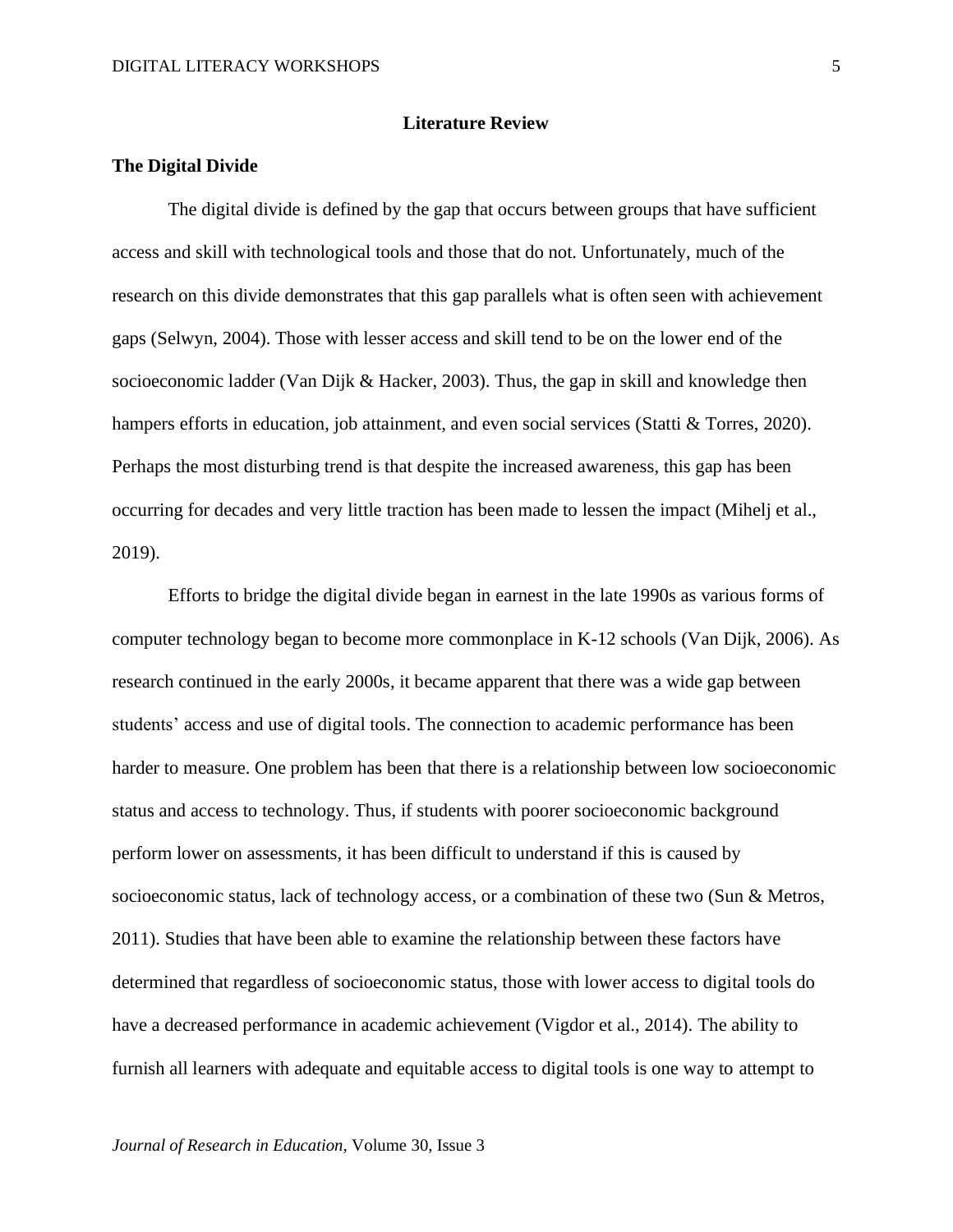level the playing field. As Warschauer and Matuchniak (2010) note "Though technology-related access, use and outcomes are difficult to measure, all available evidence suggests they are critically important factors in shaping social futures" (p. 219).

# **Teacher Expertise in Digital Literacy**

Teacher education programs have been challenged with increasing the digital skills of all teachers. They have been aided by the standards movement which have added specific standards that relate to teacher knowledge. Perhaps the best example has been the adoption of the International Society of Technology in Education (ISTE) standards which has a set of guidelines for student and teacher technology use (ISTE, 2021). While these standards are not new, the increased use of technology in schools has led schools to use these guides to ensure a level of digital expertise. Colleges that train teachers have used these standards to build curricula and other coursework to support their students. Colleges that have targeted increased instruction on technology tools have reported increased fluency, acceptance, and application of digital skills (Collier et al. 2004; Sun et al, 2017).

A second factor in teacher training has been the increased emphasis placed on Technological Pedagogical Content Knowledge (TPACK) which emphasizes integration of technology. Those teachers with high TPACK skill are able to seamlessly integrate technology into curriculum to advance learning outcomes. There is a strong body of literature that supports the value of TPACK as a key factor in successful technology integration (Mishra, 2019). Research illustrates that a teachers TPACK significantly impacts a teacher's self-efficacy and increased use of technology (Joo et al., 2018). These factors can lead to more impactful use of technology in a teacher's classroom. One persistent challenge has been that as technology advances at a lightning pace, it is impossible to keep teachers aware of the new technology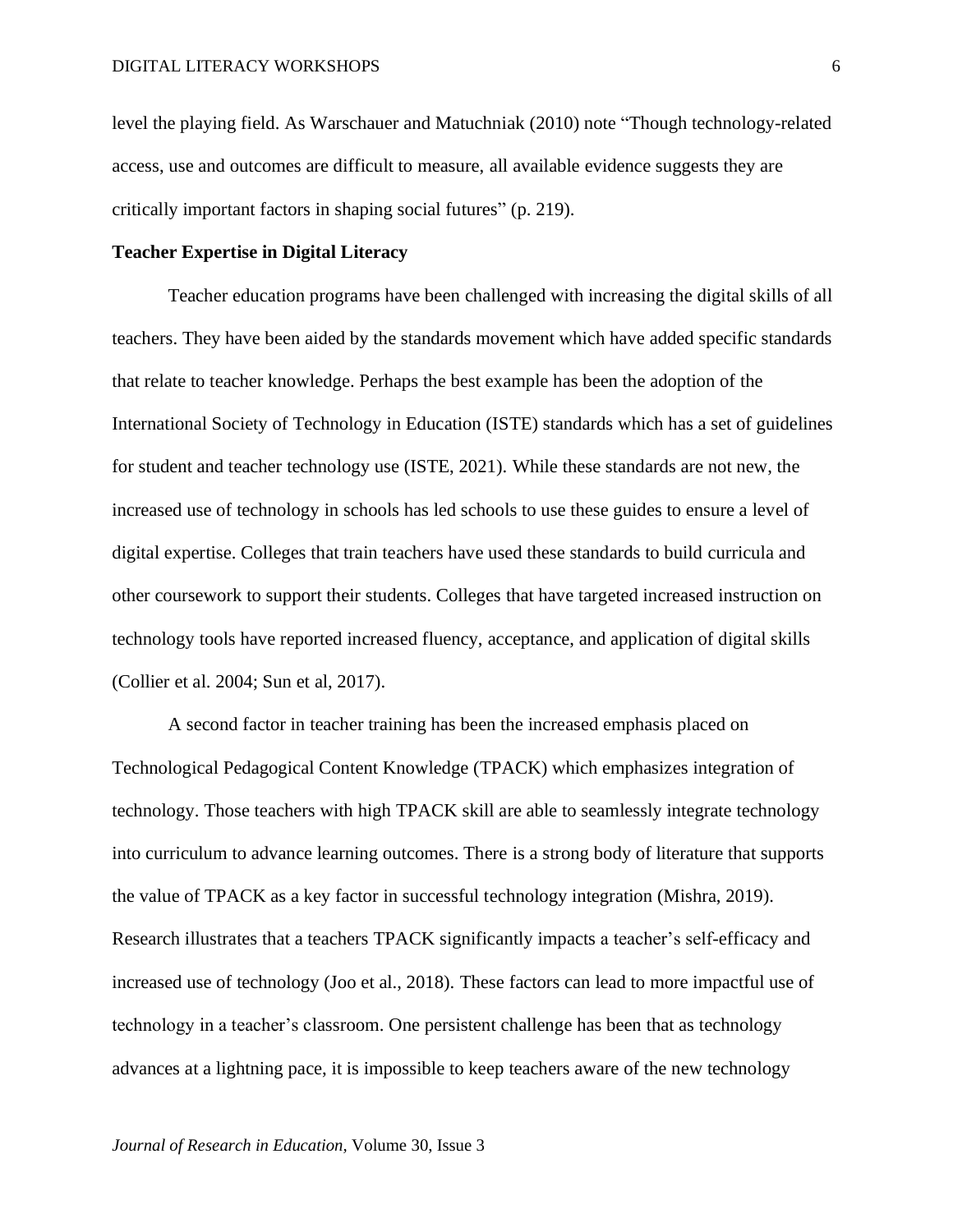unless local school districts provide them with the relevant professional development. Unfortunately, it is becoming increasingly common that students enter the classroom with more technological skills than the teacher (Lynch, 2017).

# **Teacher Preparation for Successful Communication with Parents**

Historically speaking, teacher preparation programs have limited time to devote to supporting skills in working with parents, however, recent changes have led to an increased focus as colleges have recognized the value of this training (Epstein & Sander, 2006). The prevailing logic is that the training of new teachers should focus primarily on strategies that teachers can implement to be successful in advancing learning for one's students, as that is ultimately what teachers have the most control over. Thus, in preservice teacher preparation programs, the majority of courses focus on curriculum, pedagogy, and factors that influence successful learning. Epstein and Sander's (2006) reported that almost 60% of teacher preparation programs offer some type of family engagement course with 92% of preservice teachers surveyed reporting that family engagement was covered briefly in at least a few classes. Unfortunately, even with an increased focus, these programs have not dedicated enough time on developing the skills needed to help teachers build relationships with parents. Regrettably, a wealth of research has demonstrated that a lack of time devoted to understanding parent relationships is linked to some of the deficit perceptions that teachers commonly have about parental roles in education (Bakker et al. 2007; Brown, et al., 2014; Epstein et al., 2002; Yazdani, 2020).

One consideration for the gap in preparation is that teacher preparation programs tend to have less access to parents in comparison to the types of experiences and access that in-service teachers have, and this may lead to some teacher training programs' overreliance on later teacher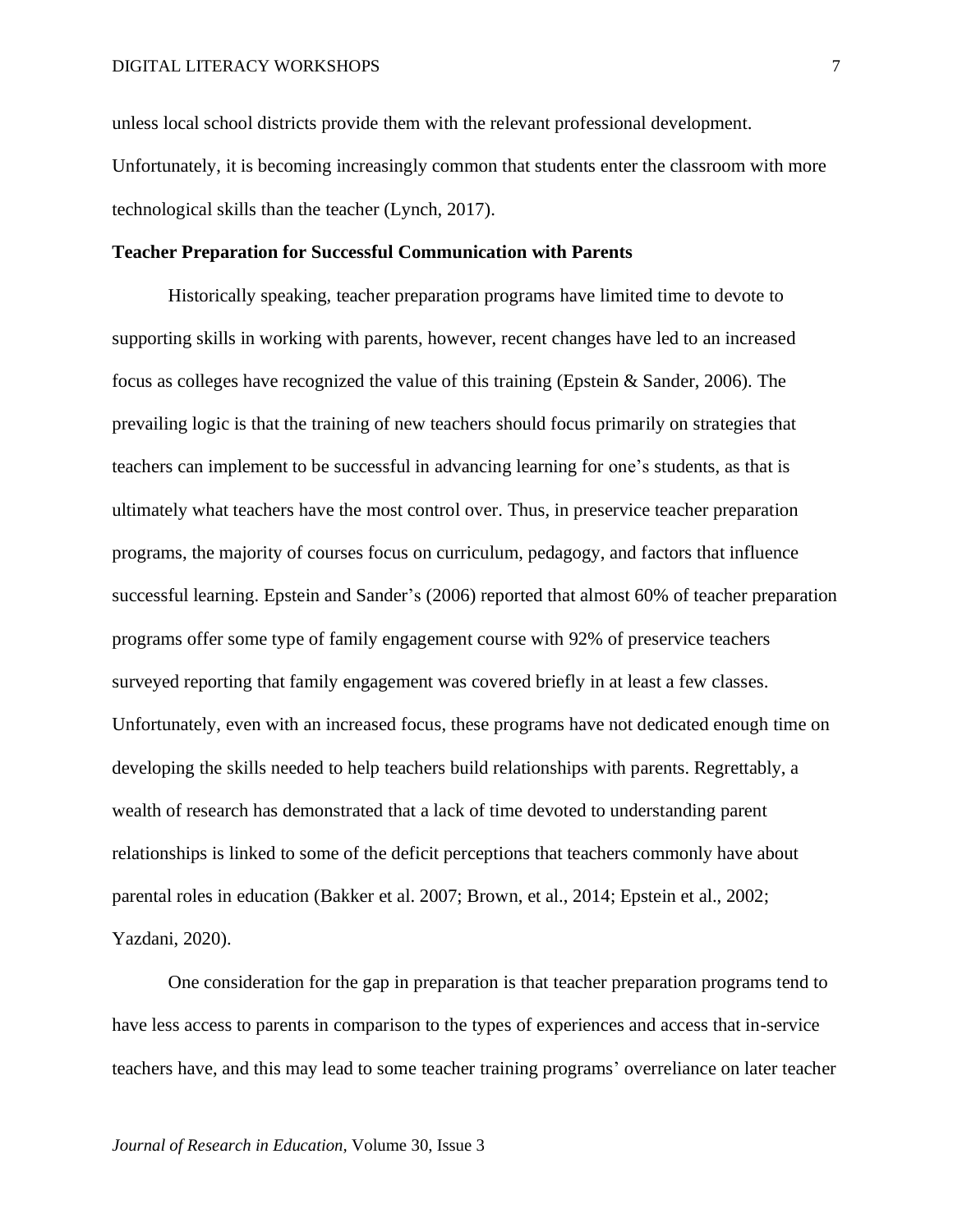experiences (Amatea et al., 2013). This leaves many new teachers with the belief that they lack adequate preparation for working with families which is particularly problematic given the increasingly diverse demographics of parents (Baum & Swick, 2008; Public Education Network, 2003). The long-term impact of a lack of training is that teachers may feel unprepared for interactions with parents which leaves them unable to effectively communicate with them (Loughran, 2008, Minke et al., 2014, Visković, & Višnjić, 2017). Although teacher preparation programs are adding curricula and building resources to better support new teachers, a lack of adequate preparation still exists and thus many efforts have shifted focus on strategies that reach in-service teachers (Smith & Sheridan, 2019; Weiss et al., 2010).

There are a number of studies that have demonstrated that when teachers are effectively trained in working with parents, positive outcomes are possible. Hoover-Dempsey et al. (2002) conducted a study with in-service teachers in two schools with high-risk student populations and found that teacher training was powerful enough to increase the teachers' self-efficacy and modified their beliefs regarding parents' efficacy for helping their children learn. Brown and colleagues (2009) conducted a case study where they investigated the impact of a federally funded professional development effort to build parental engagement. They found that teacher beliefs and practices changed as they gained skill in ways to promote effective parental engagement and relationships. Other studies have demonstrated that deficits in teacher preparation for working with parents can be overcome through targeted professional development programs (Epstein, 2018).

A more recent route to supporting teacher skill in working with parents have been tested through the use of partnerships between schools and key stakeholders and groups with school communities. Research supports those partnerships developed between school and home are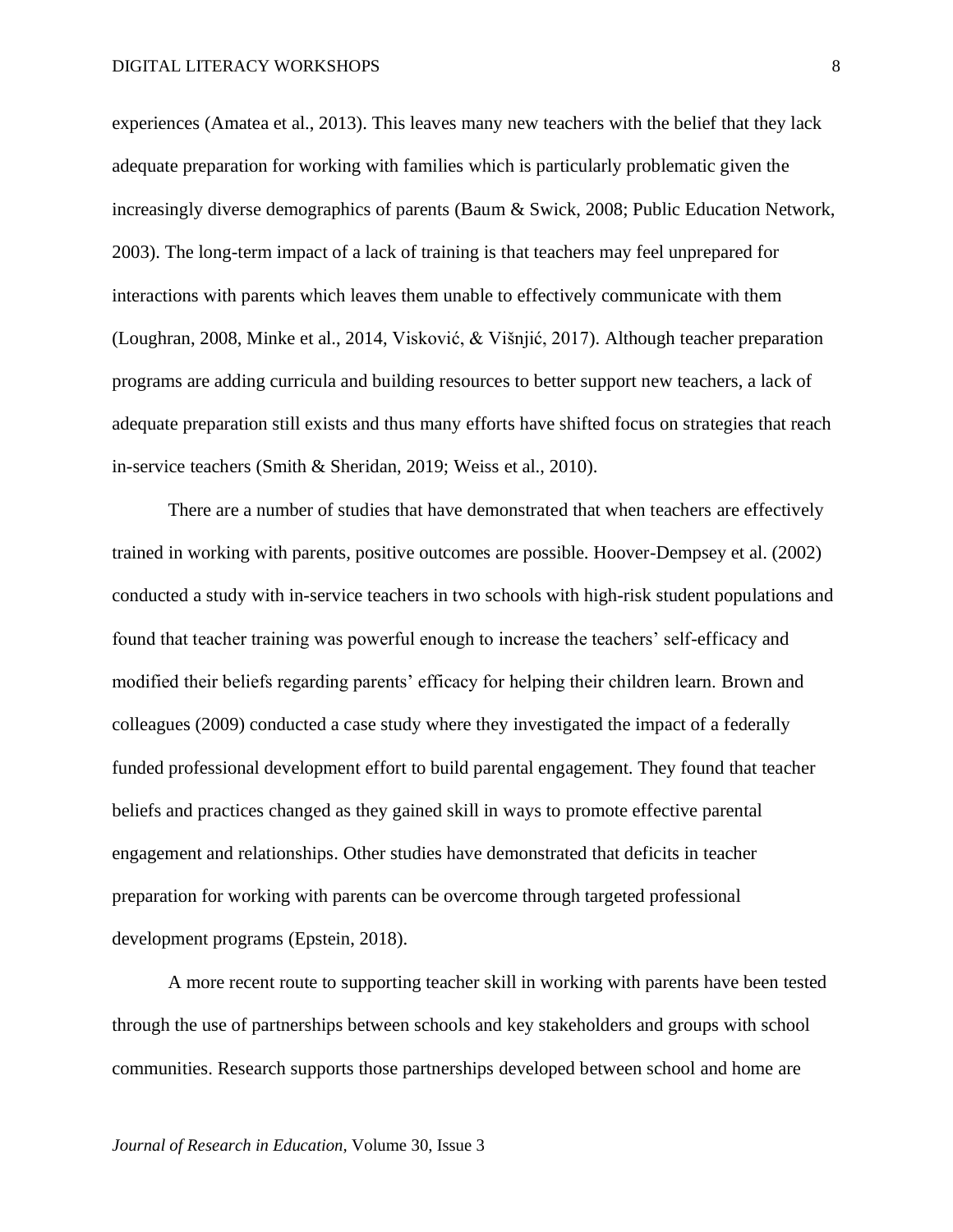#### DIGITAL LITERACY WORKSHOPS

essential for school improvement and in building effective communication between parents and families. According to Epstein et al. (2019), programs that are designed to support partnerships that focus on "family and community engagement activities help improve student attendance, achievement, behavior and other indicators of success in school" (p. 2). However, many schools and teachers do not know how to build these partnerships successfully, and this is especially true for new teachers that are uncomfortable communicating with parents.

The goal of building strong relationships and partnerships between school and home is to support the success of students, ideally a shared goal in this partnership. Specifically, students that experience these family and school relationships are more likely to "feel secure and cared for, build positive attitudes and school behaviors, work to achieve their full potential, and stay in school" (Epstein et al., 2019, p. 15). However, many preservice and inservice teachers lack the appropriate training to be fully educated on the importance of fostering family and community engagement, including why and how to create these partnerships successfully.

Efforts to build and support teacher skill in effectively working with parents is likely going to need to start with changes in teacher training programs. Additional effort is needed to provide new teachers with the knowledge on ways to communicate and build relationships, but also provide opportunities to practice and hone these skills. While research illustrates that professional development and school partnerships can lead to positive outcomes in a teacher's self-efficacy and skill for working with parents, it is unethical to not provide more of this training in teacher preparation programs as the primary way to build these skills in new teachers.

### **Transformative Learning**

There are many different models that have been proposed for equipping teachers with a strong foundation for parental relationships (Epstein et al., 2002). Several have explored the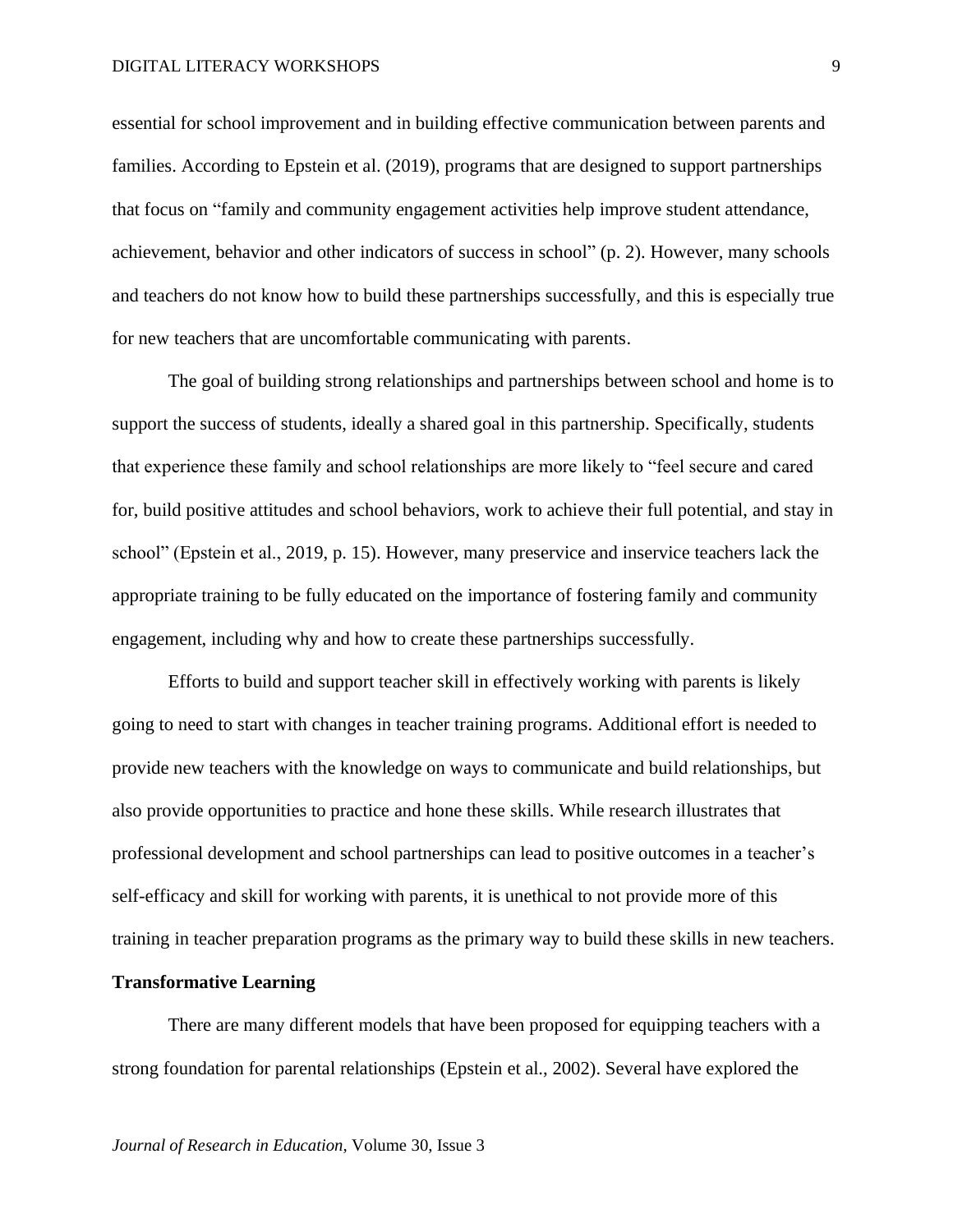application of Jack Mezirow's transformational learning theory (1997). Transformational learning theory often applies to adult learning and it posits that learners evaluate their previous understandings as they shift their worldview as they acquire new knowledge (Merriam et al., 2007). This framework is consistent with the types of experiences that new teachers face during their teacher training programs. These students often begin with their only perceptions of teaching and learning through their own experiences in schooling. While these experiences set a foundation, it is through one's teacher preparation program where students learn how the social, political, and cultural factors influence the profession (Caudle & Moran, 2012). This can be jarring to students as they soon realize that teaching children involves much more than simply finding the best curriculum or practices to facilitate learning.

As new teachers begin their teaching careers, schools and districts offer professional development to strengthen a variety of areas ranging from new curriculum, technology and working with parents and communities. These professional learning experiences have the power to support the acquisition of knowledge and skill, but also serve as opportunities to support transformational learning (Fraser, et al., 2007). Well-designed professional development can shift belief systems and offer a teacher time for reflection on their own worldviews. Visković and Višnjić (2017) explain that a "one-time professional training experience can lead to attitudes that encourage change in highly motivated professionals, but only continuous training leads to professional development" (2017, p. 1572). This does not mean that brief professional development experience cannot lead to transformational learning, rather a more sustained experience can have a much longer and far-reaching benefit.

Studies that have explored transformational learning in pre-service teachers often rely on qualitative methods to study how the participants ideas or beliefs change over time. Carrington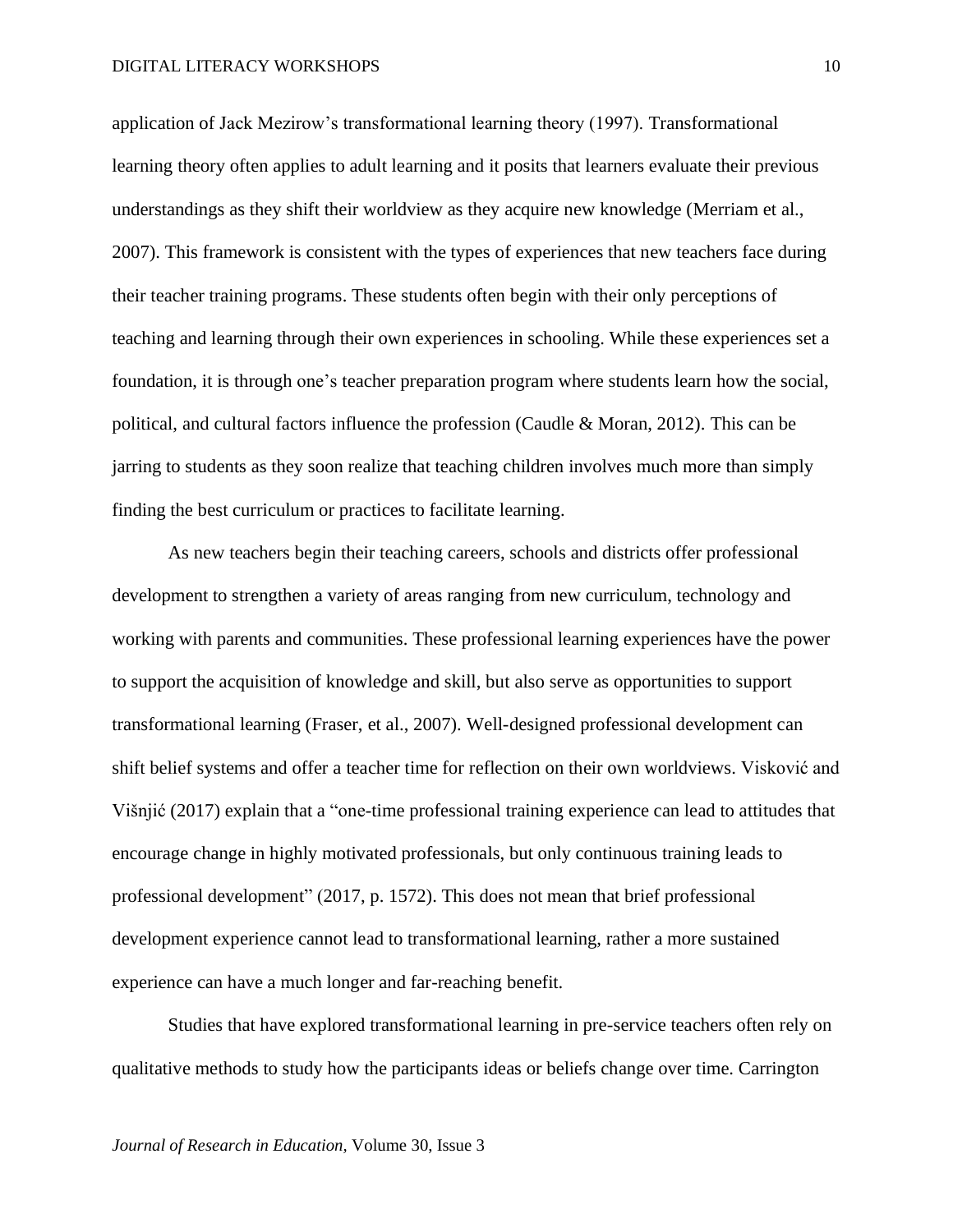and colleagues (2015) explored the impact of service learning and how these experiences led to transformations in the beliefs of preservice teachers. They employed the use of focus groups as the primary data source and used this data to better understand how transformational learning occurred in the participants. A study by Curran and Murray (2008), utilized transformational learning theory and applied it to an exploration of pre-service teachers' abilities to build competence for working with parents. In this mixed methods study, they focused heavily on the use of interviews and focus groups to better understand how an intervention focused on parents impacted and ultimately improved pre-service teachers' awareness of parental views and expectations. These and other studies (Smith & Sheridan, 2019) which utilize transformational theory as a theoretical framework to study change in teachers often use qualitative methodologies for data collection and analysis, thus our study borrowed these key features in our own exploration of transformative learning in our teachers.

### **Methodology**

A partnership between a local metropolitan school community (Smith School District) and a private university (Kings University) located in the Southeastern United States was forged to provide digital literacy workshops to parents within this district. The Smith School District is located in a community that historically suffers from low access to technology as well as a shortfalls in digital literacy skills. Kings University has a reputation in the community for its work to support advancement in all technology related areas. This particular project was led by a group of faculty members in the education program within Kings University. Over the course of the summer, they designed workshops to promote digital literacy skills with parents in the Smith School District. The structure of the workshops was a six-week timeframe with one workshop presented each week. Each workshop lasted approximately two hours and was taught within one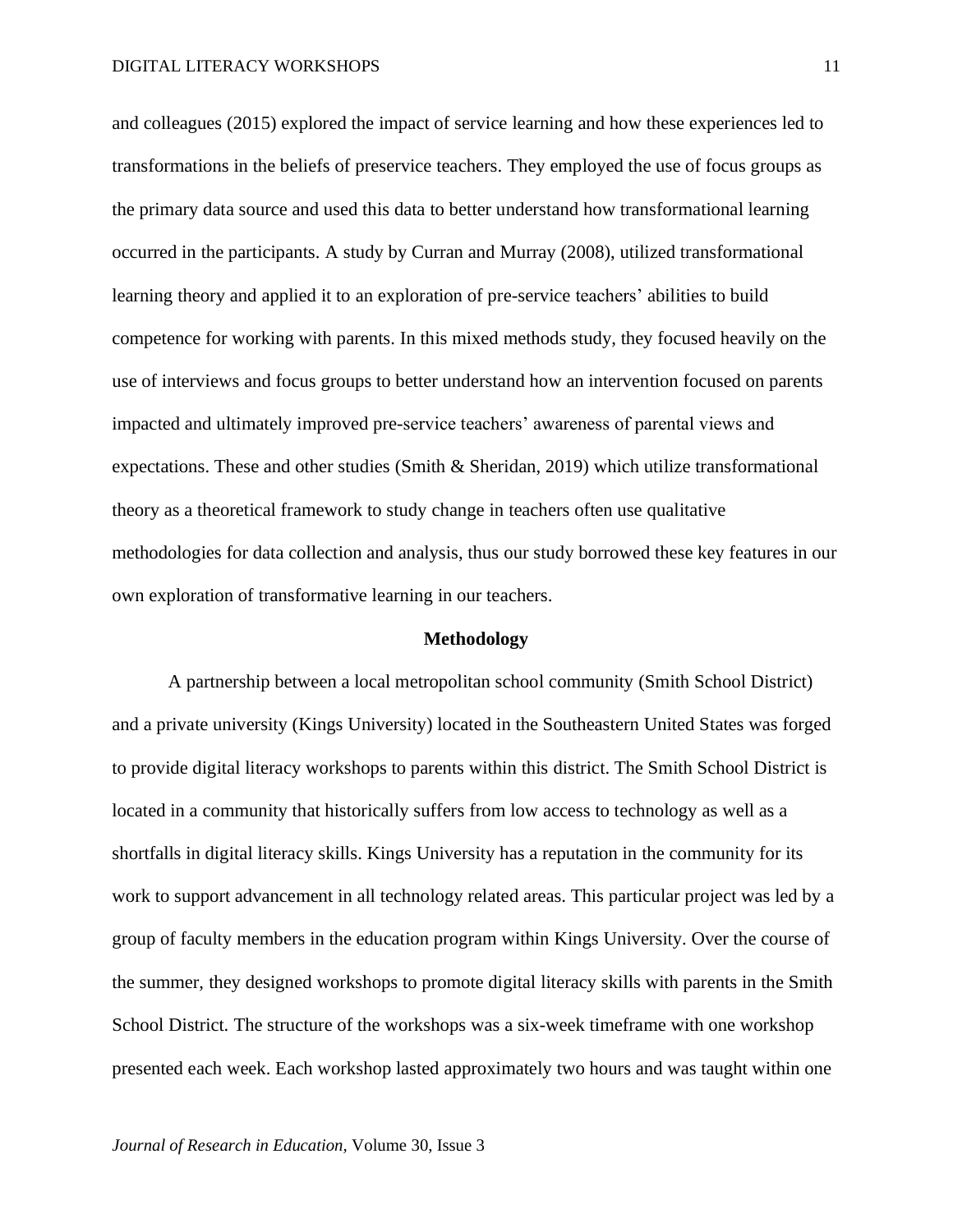#### DIGITAL LITERACY WORKSHOPS

of the Smith schools. To support efforts to improve access to technology, all parent participants received a laptop as a part of their participation in the workshops as well as access to hotspots that were supplied by a Verizon partnership.

The instructors of the program were recruited from the Kings University School of Education where we offered this opportunity to pre-service teachers within this program. We ensured that all pre-service teachers had taken the Digital Literacies in Education course at Kings University to ensure they had the technology expertise; however, we did not specify any specific experience level in classroom teaching. This allowed a wide range of pre-service teachers to participate. In sum, we had thirteen undergraduate pre-service teachers participate as well as one Master's level pre-service teacher. These students were trained by the Kings University faculty and a member of the School of Communication who directs a program that works with the local schools to support technology skills. Training specifically targeted a review of the technology skill as well as support for working with adults and parents.

This study presents the data collected from the pre-service teachers who participated in teaching the workshops. In total, fourteen pre-service teachers taught in the workshops, and all consented to be a part of our study. These participants were asked to participate in a two-hour focus group two weeks following completion of all the workshops. Two identical two-hour sessions were offered, and all participated in these sessions. The pre-service teachers were asked a series of questions which focused on two main areas, their perceptions regarding the parental experience and their perceptions as a teacher in these workshops. Sample questions included: a) How prepared do you feel you were to teach these workshops? b) How did this experience impact your perceived skill at working with parents? c) What difficulties did you encounter when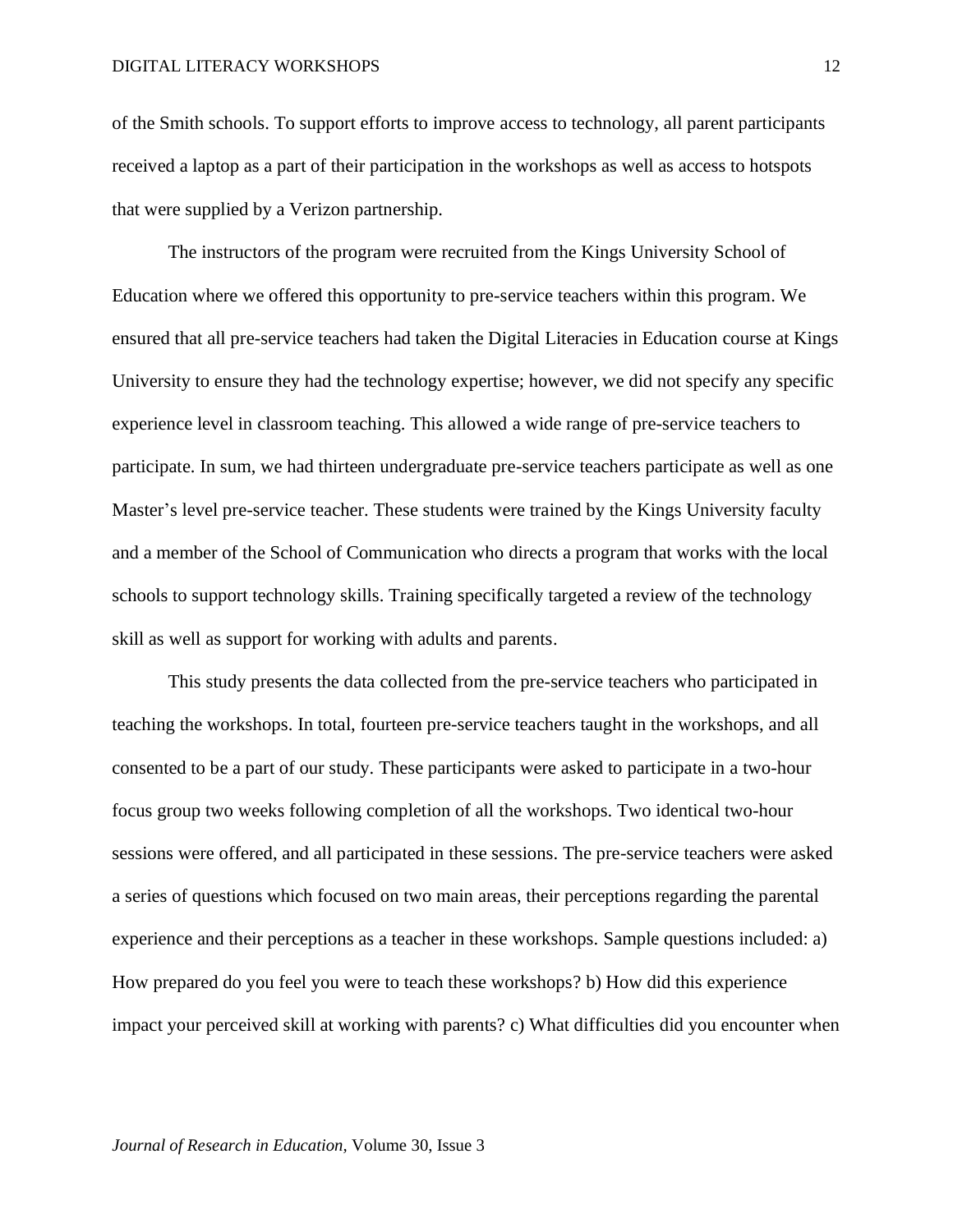working with the parents in the workshops? The focus groups were audiotaped and transcribed in a word for word format.

The transcription was completed by interpreting the interview in a word-for-word basis; thus, the basic units of information were the spoken words. We began the coding process without an initial list of codes as we wanted the codes and themes to emerge from the data. As we read through the transcript, we created codes which represented ideas that were mentioned frequently. The coding of the data was performed with the assistance of the qualitative analysis software NVivo. This software was used as a tool to assist in the coding and sorting of the interview data. The software assists the user to identify "episodic units" found in the transcripts (Grant-Davie, 1992). Once we had a complete set of codes, these were reviewed to identify themes which appeared to be emerging through the data. The data was reviewed through repeated readings to identify the frequency, omission, and/or declaration of emergent themes (LeCompte, 2000). The analysis was assisted through the use of the taxonomic analytic method described by Spradley (1979). This process required reviewing the data and identifying relationships among the data. The use of taxonomic patterns as in Spradley's semantic relationships provided a method to assist in the categorization of the data. The next step in the analysis was to use the taxonomic relationships to explicate the emergent patterns which was done through constant comparative analysis (Glaser & Strauss, 1967), where the data was compared with the themes as they began to emerge. This iterative process afforded a consistent review and categorization of the data (Miles et al., 2014). The frequency of themes was tabulated, and representative quotes were captured and presented in the findings.

13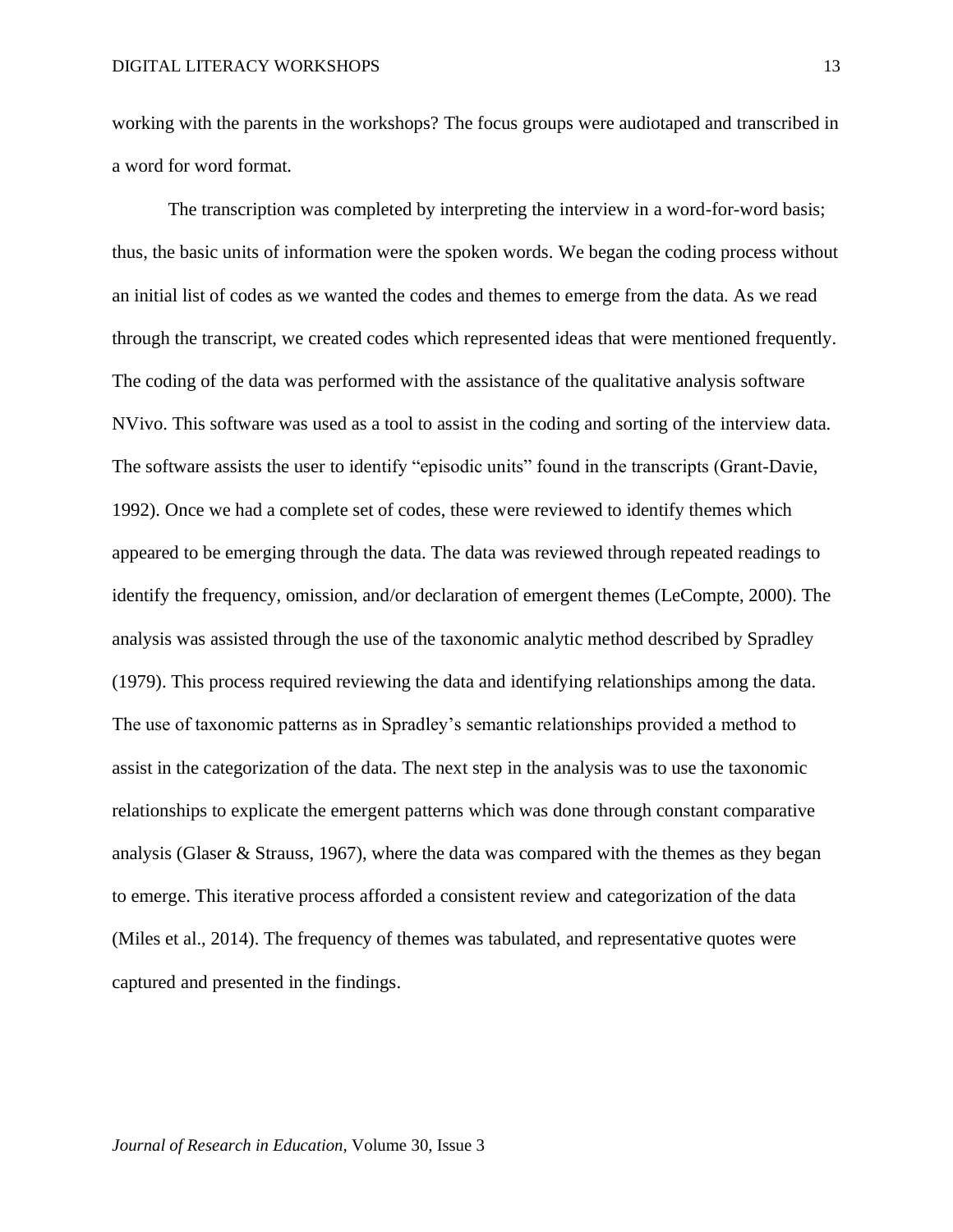# **Reliability and Validity**

Issues related to reliability and validity are important to consider when conducting research. Creswell (2007) outlines eight strategies (prolonged engagement, triangulation using multiple data sources, peer review, negative case analysis, declaring researcher bias, member checking, rich thick description, and external audits) which can be utilized in qualitative research to increase both reliability and validity. He suggests the use of at least two of these strategies to build credibility and transparency in one's work. Our study utilized member checking as all transcripts and their initial coding framework were returned and shared with the participants in our study. Each participant received a copy of their transcript and related codes and were asked to make any changes or modifications required. This technique increases the reliability and validity of our data as our participants were able to validate our data. Peer review was conducted as we asked a colleague who was not involved in our work to review the transcripts, codes, and the emergent themes. There was consistency of the work we completed with the interpretation of our peer reviewer which strengthens the validity and reliability. Finally, in our narrative we have attempted to use rich thick descriptions of our data to allow the reader to have a full understanding of the collected data. The use of extensive quotes and attention to the voice of the participants provides a thick description of the participants expressed thoughts (Geertz, 1973) and thus also builds the validity and reliability of the data and findings.

#### **Findings**

# **Pre-service Teacher Initial Competence of Working with K-12 Parents**

Our research question focused on the perceived comfort of the pre-service teacher's ability to effectively work with parents. One of the first questions asked during the interview examined what prior experience these teachers had working with parents. The consensus was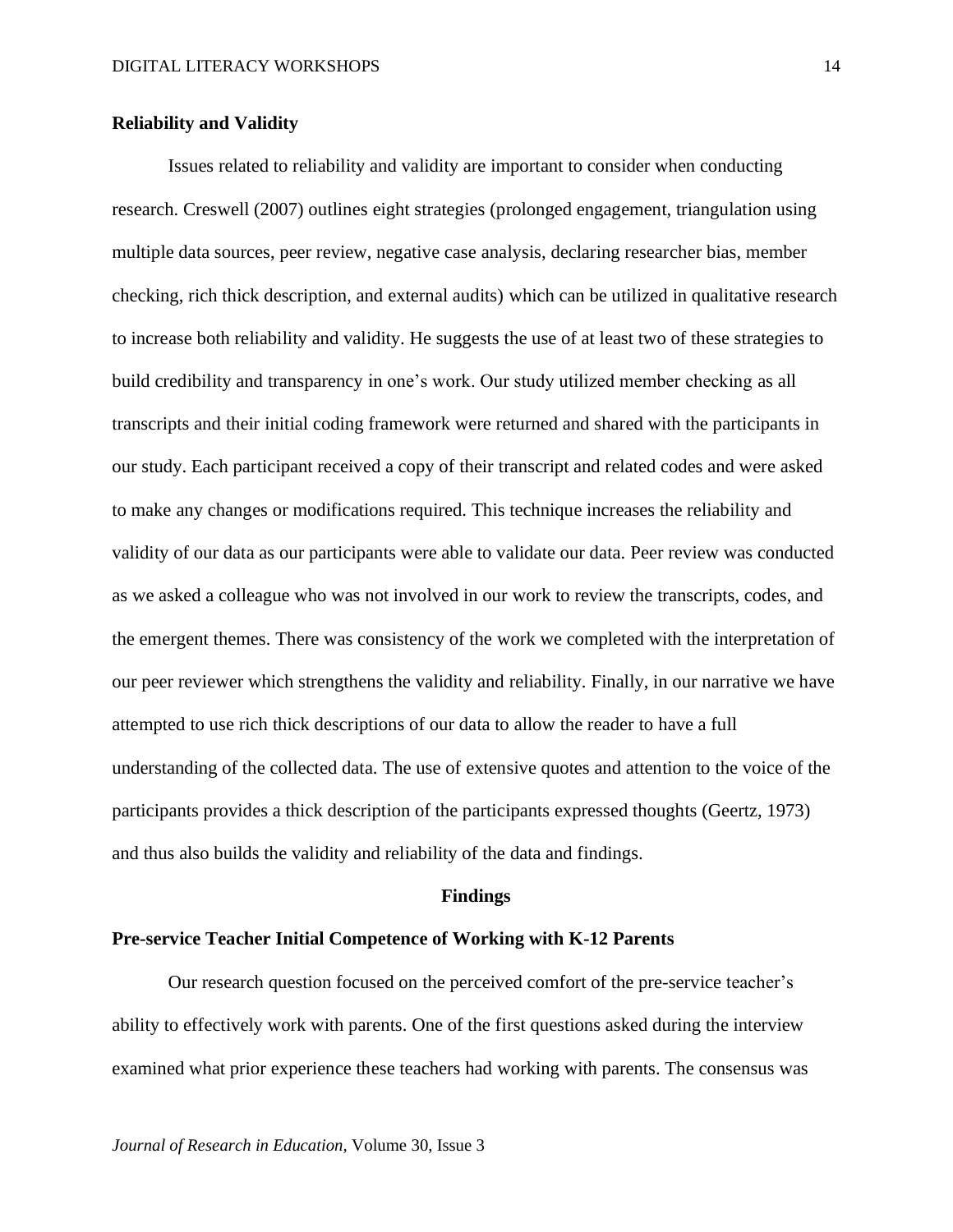#### DIGITAL LITERACY WORKSHOPS

that they had little experience. All but one of the participants believed that they had no meaningful previous experience with parents. While several noted that they had informally talked with parents, they did not believe this had any impact on their work as a teacher. One student explained "I have discussed teaching with parents I babysit for, but I feel unprepared to deal with parents as an actual teacher." Another student discussed that one of the reasons that she signed up to teach the workshops was to gain this skill. "Prior to teaching in the workshops, I knew that I had no real experience working with parents … I felt that this would give me experience that would help me when I have my first job in a school next year." In sum, only one student felt that they had acquired enough experience to effectively work with parents as they began their first teaching job.

One interview question asked the pre-service teachers to consider how their teacher preparation program supported their ability to work with parents. When asked what experiences they had in the program, they explained that there were only "hypothetical situations" that they encountered. One pre-service teacher explained, "we do some mock situations in our Critical Issues class, but this doesn't really prepare me." Another noted "parents have come up in our program, but we don't have any opportunities to have actual interactions with them." One participant shared the experience of her friend who graduated the year before. "Jen told me that she had to do a parent-teacher night during student teaching, and it was so stressful because I never talked to a parent before." While only one student described any meaningful experience working with parents, not one described that they felt comfortable in working with them, nor did any describe specific experiences working with parents during their teacher training program. Overall, the initial baseline in experience and perceived competence to work with parents in an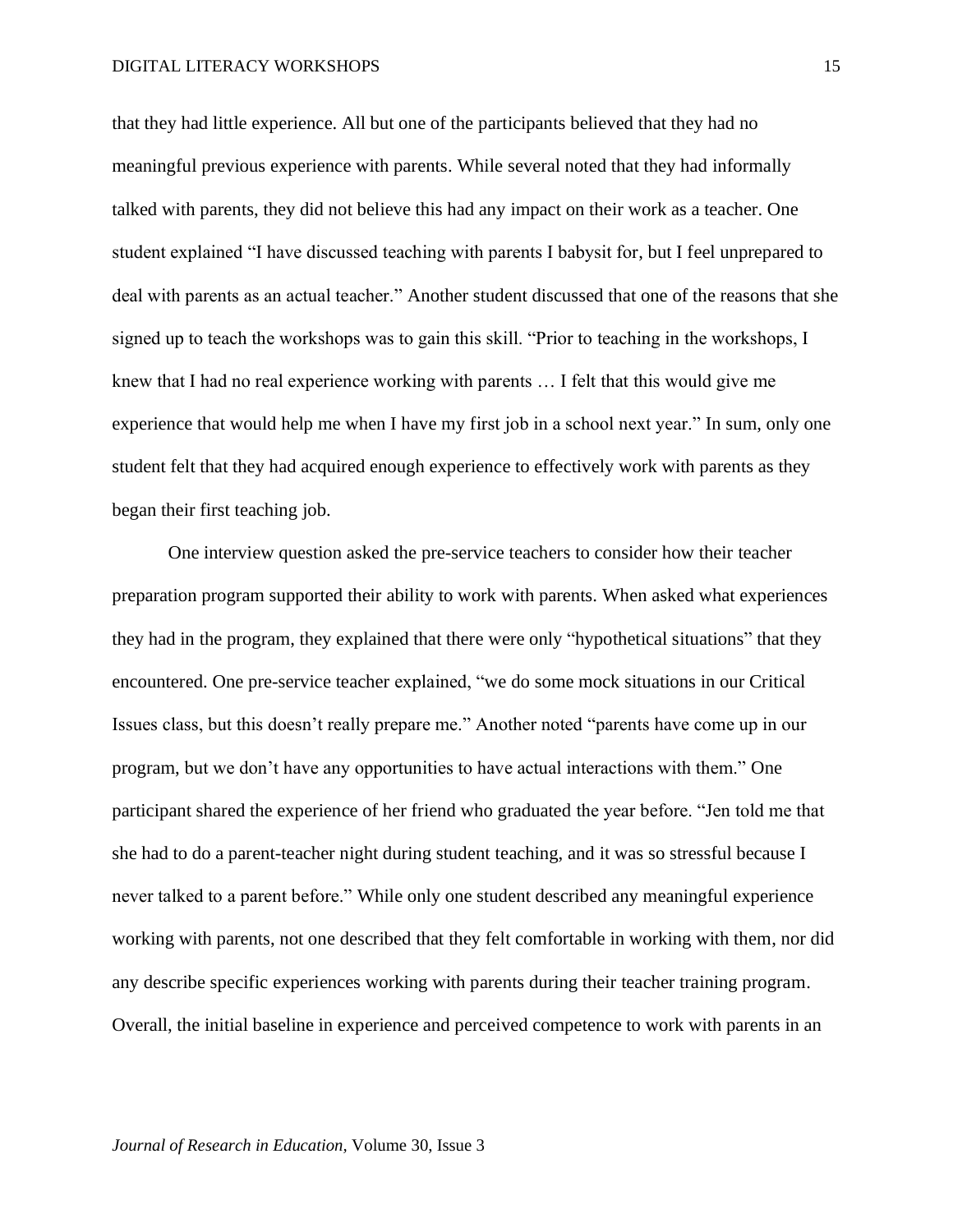education setting was low for this group of pre-service teachers, yet they understood this was a potential weakness as a future new teacher.

## **Building Comfort and Relationships with Parents**

Participants were asked what they believed were the major competencies that they gained as a result of teaching the workshops and serval themes emerged. The most prominent ones focused on an increased level of comfort in working with parents. There was a clear consensus in the focus group interviews that participants often felt "worried" and even "scared" at the prospect of interacting with parents as a future teacher. One individual shared "I was really nervous before the first workshop because … while I believe I know how to teach, working with parents is not something I have done before." However, many students explained that even though they were nervous, this environment was much less challenging than a future interaction with parents at events such as parent-teacher conferences. One participant explained that "having the opportunity to work with a parent in a low-risk situation …. eased my fear in discussing problems they may have with their child that I am teaching." This sentiment was shared across the participants as they were more confident and were thankful that they had this opportunity to work with parents. "Having the experience of working with parents in the POWER program will help me a lot when I start my first job next year." Another participant shared "I agree it definitely did help build my confidence in speaking to parents, especially talking to parents…speaking to parents is one of the hardest things because they're older than you." While no other teachers specifically mentioned the age difference, several described that they "initially felt a strange power balance in the workshops… it's a weird kind of hierarchy and balance because we're not usually in the higher role with parents." This quote was important because as this specific teacher shared that they had no experience with parents prior to this experience and thus it is not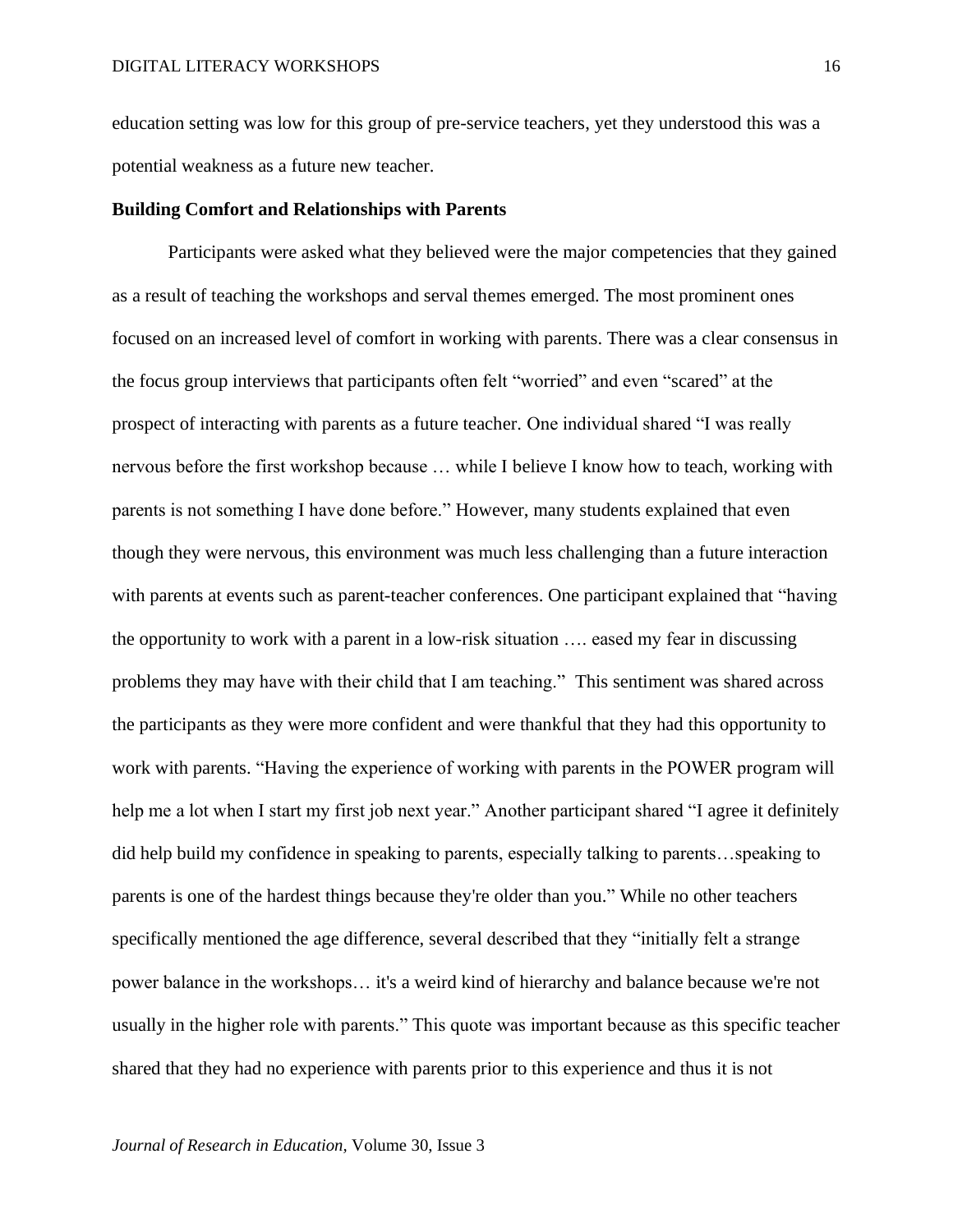surprising that a 20-year-old pre-service teacher would potentially be intimidated by parents. It was clear from the interview data that this group of pre-service teachers gained a "comfort level" and some confidence in working with parents.

The pre-service teachers expressed that teaching and leading the workshops helped them build relationships with parents. One teacher explained "I didn't think I would be able to easily connect with a parent with children as I am not a parent myself… also all the parents are from pretty low socioeconomic backgrounds and that was very different than adults that I normally associate with." All the digital literacy workshops targeted high poverty schools in the Smith School District and this population is demographically quite different from this cohort of students. In fact, all but one of the pre-service teachers was a white female, and all were from at least a middle-class background. While those in our teacher preparation program do have experiences working in high poverty schools, interaction with parents did not often occur. Thus, this experience also offered an opportunity to work with individuals who likely did not share social or cultural experiences and certainly came from vastly different economic backgrounds.

There were other students who shared ideas related to poverty, one noted "I didn't realize the poverty in this community until I started talking with some of the parents." When we asked teachers about the needs of those who participated in the workshops, many expressed a greater appreciation for how many of the parents lacked basic access to technology. One explained, "Initially I had a hard time getting past the fact that so many parents lacked access to a computer or even had internet access at home." Another stated "the experience really built empathy for the lack of basic digital skill that so many parents had … after the first week, I was better able to appreciate their situations (with technology access), and this helped me build relationships." This finding supports the notion that this teaching opportunity provided a transformational experience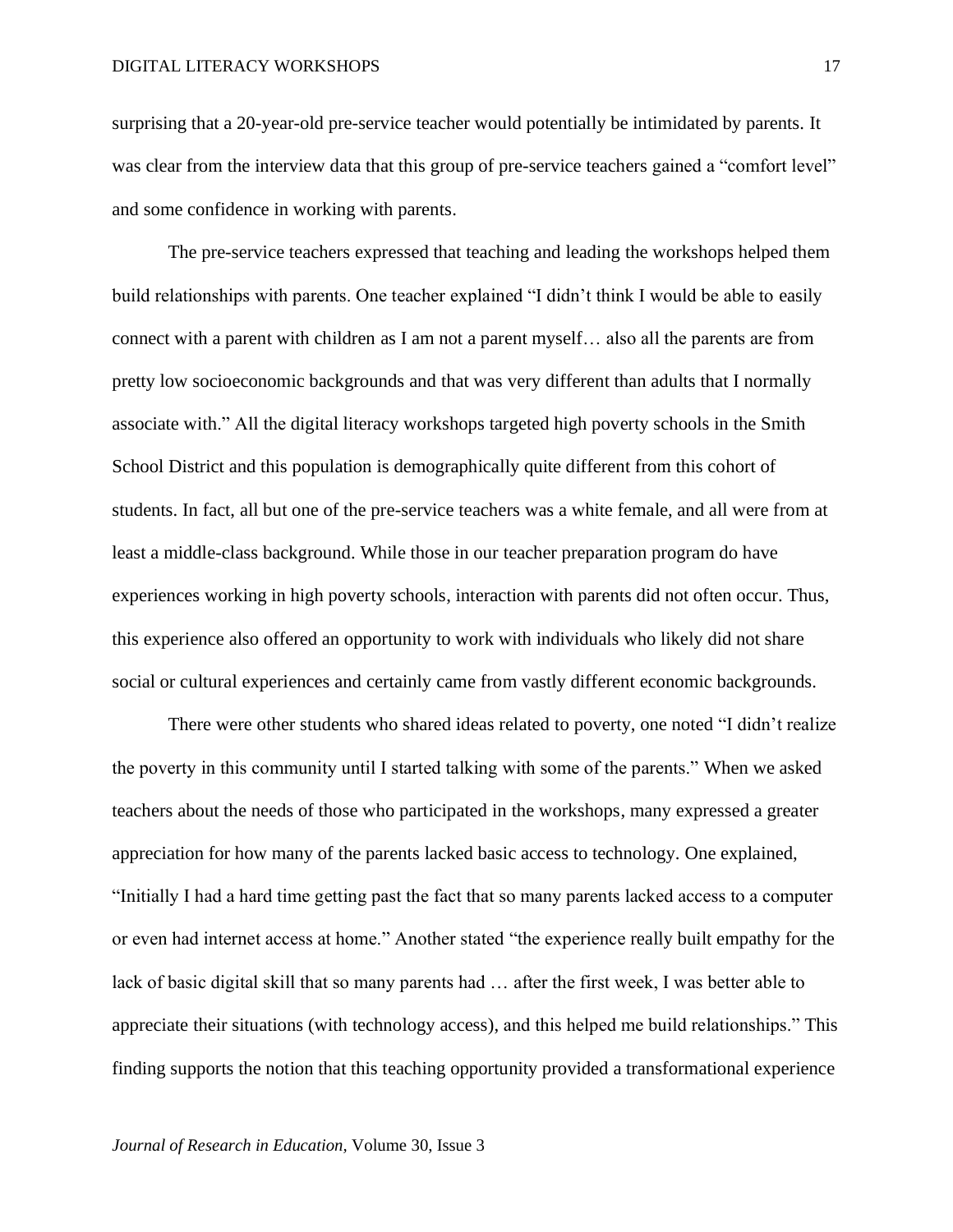for some of the participants who needed to consider their own life circumstances in relation to the parents and future students. One teacher summed it up "I really learned a lot about myself … this experience was extremely valuable to see the inequities that exist regarding wealth and technology." In addition, the new confidence in relationship building was also noted as something that would help them support their future students. "If the parents have a good relationship with the teacher then the student is going to want to do better in class … seeing that I could build relationships with them will certainly help me as a future teacher." Collectively, it was apparent that this experience was beneficial for the preservice teachers in their ability to be more comfortable around parents but also in forging relationships with parents who come from vastly different backgrounds.

## **New Understanding of Parental Challenges**

The realization that future teachers will often be working with a diverse range of parents also related to a new understanding of the unique challenges of parents from underserved groups. In the focus group interviews, we asked the preservice teachers what things they struggled with during the workshops. One of the biggest challenges was just in basic communication with parents as they found that many of the workshop participants could not speak English and most of them were unfamiliar with even the most basic technology tools used in schools. In terms of the language barrier, many teachers were unsure what the parents were getting out of the workshop because they had trouble communicating. One explained "it was frustrating that I could not communicate with those who spoke Spanish … and even though there was supposed to be an interpreter there, they were unreliable." Several saw the relationship to their future work as a teacher as "…eye opening when I started to realize that maybe some parents don't reach out to their teacher, simply because they do not speak English." Another explained "this helped me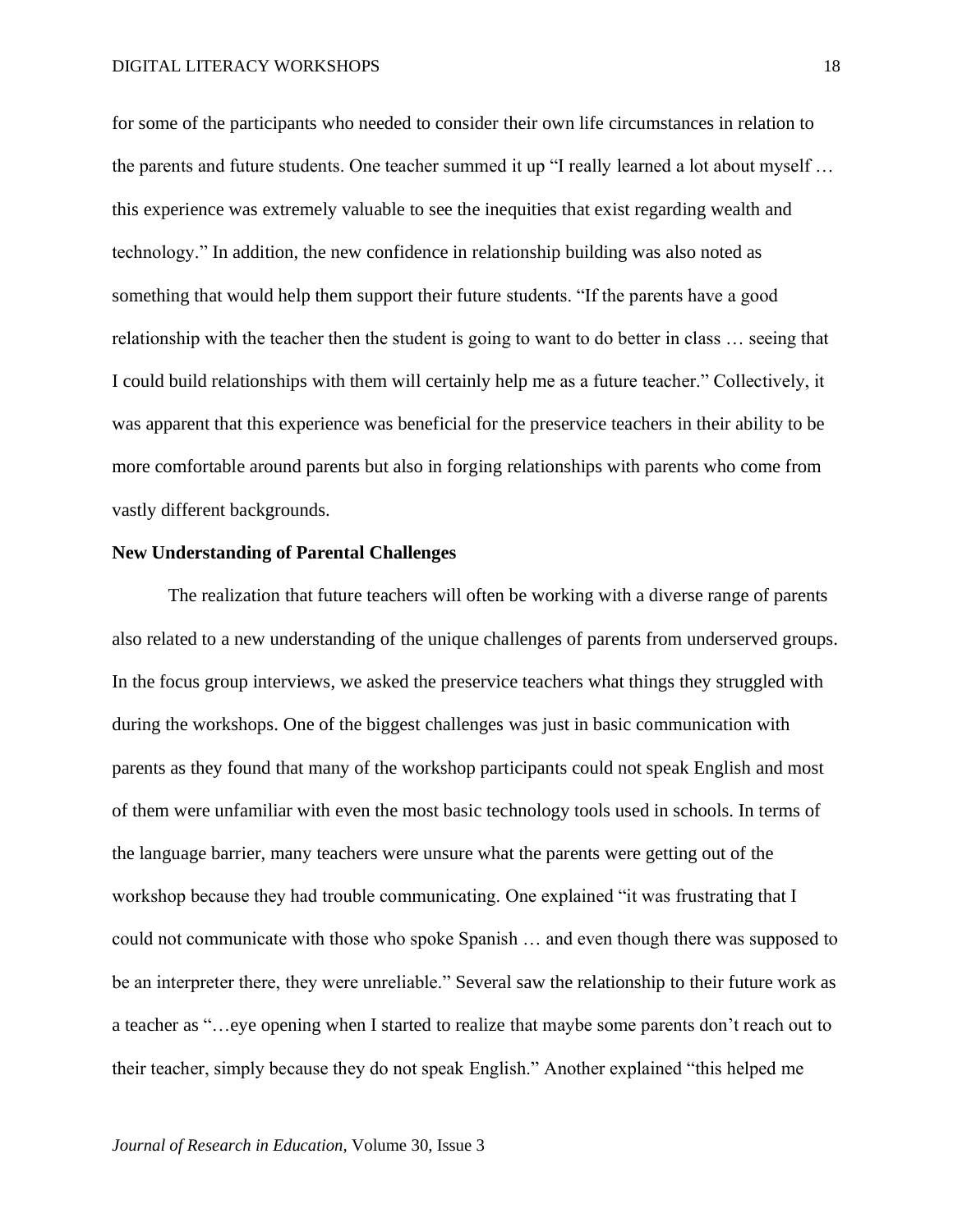realize the stereotype that poor parents don't care about their child's schooling might be that they cannot communicate effectively with teachers."

Many teachers explained that they were surprised that so many parents lacked fundamental technology skills especially how to communicate or reach out to talk to teachers. Luckily one module in the workshop focused on helping parents effectively use technology to communicate with school personnel. One pre-service teacher explained "we taught them how to send an email because a lot of them didn't even know how to even do that … how could they reach out to a teacher if they can't email?" Another teacher shared that most of her group of parents "only know how to reach people by cell phone and we had to explain that teachers are much less likely to return calls but will return emails." When the workshops focused on the types of technology that students used in school, parents were largely inexperienced with these tools. "One parent said that she can't help her kids at home because she doesn't know how to use the programs they work on." The teacher shared that the program was only Excel. Collectively, the pre-service teachers gained a new understanding for many of the challenges that these parents experienced.

## **Discussion and Conclusions**

The data from this study illustrates that experience teaching the digital literacy workshops had a positive impact on pre-service teachers perceived competence of working with parents. In addition, the pre-service teachers gained experience in communicating and building relationships with parents while also improving their understanding of the various challenges that these parents faced when attempting to support their children in school. We believe that this is an example of transformative learning as described by Mezirow (1997) as these pre-service teachers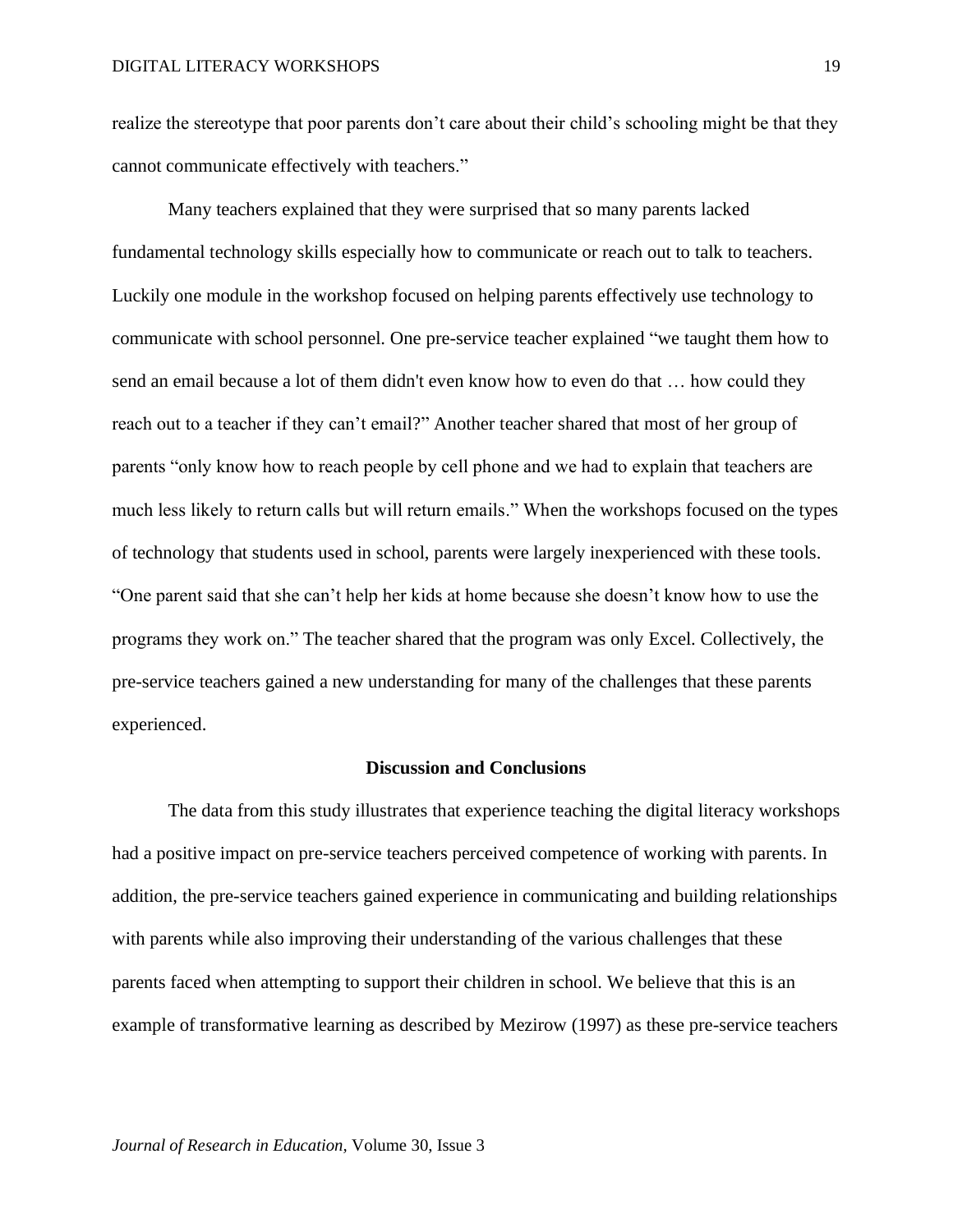gained both critical knowledge and skill on how to interact and relate to the parents of school aged children.

This work is one of the few studies that explored non-professional development-based efforts to support teachers in building competence for working with parents (Uludag, 2008). As expected, and as consistent with the research literature, our teachers did describe a lack of skill and firsthand experience in working with parents (Flanigan, 2007). This is important as it suggests that teacher preparation programs are not adequately building parental relationships into their students' experiences. In our study, we did not expect that the digital literacy workshops would have provided enough experience to change their perceptions of their competence. Research by Birman et al. (2000) suggests that the most effective professional development that leads to meaningful change needs to be of adequate length and include active learning. Although these workshops were short in length, it may be that the hands-on interactive teaching that was occurring provided the pre-service teachers with the knowledge and skill to indeed transform their thinking. The data suggest that not only did the teaching experience fill a gap in their teacher preparation, but the experience also appeared to transform and build their skillset in some of the realizations that they gained about the parents in the local community.

The findings related to shifts in how our teachers understood the challenges of the parents they taught illustrated a meaningful shift in beliefs. There is certainly a wide range of literature that suggests that teachers often begin their career with deficit thinking (Castro, 2010). In fact, some studies have demonstrated that teachers may even hold negative beliefs toward parents (Graue & Brown, 2003). Again, this has major implications for teacher preparation programs. If pre-service teachers have limited firsthand experience with parents, they may begin their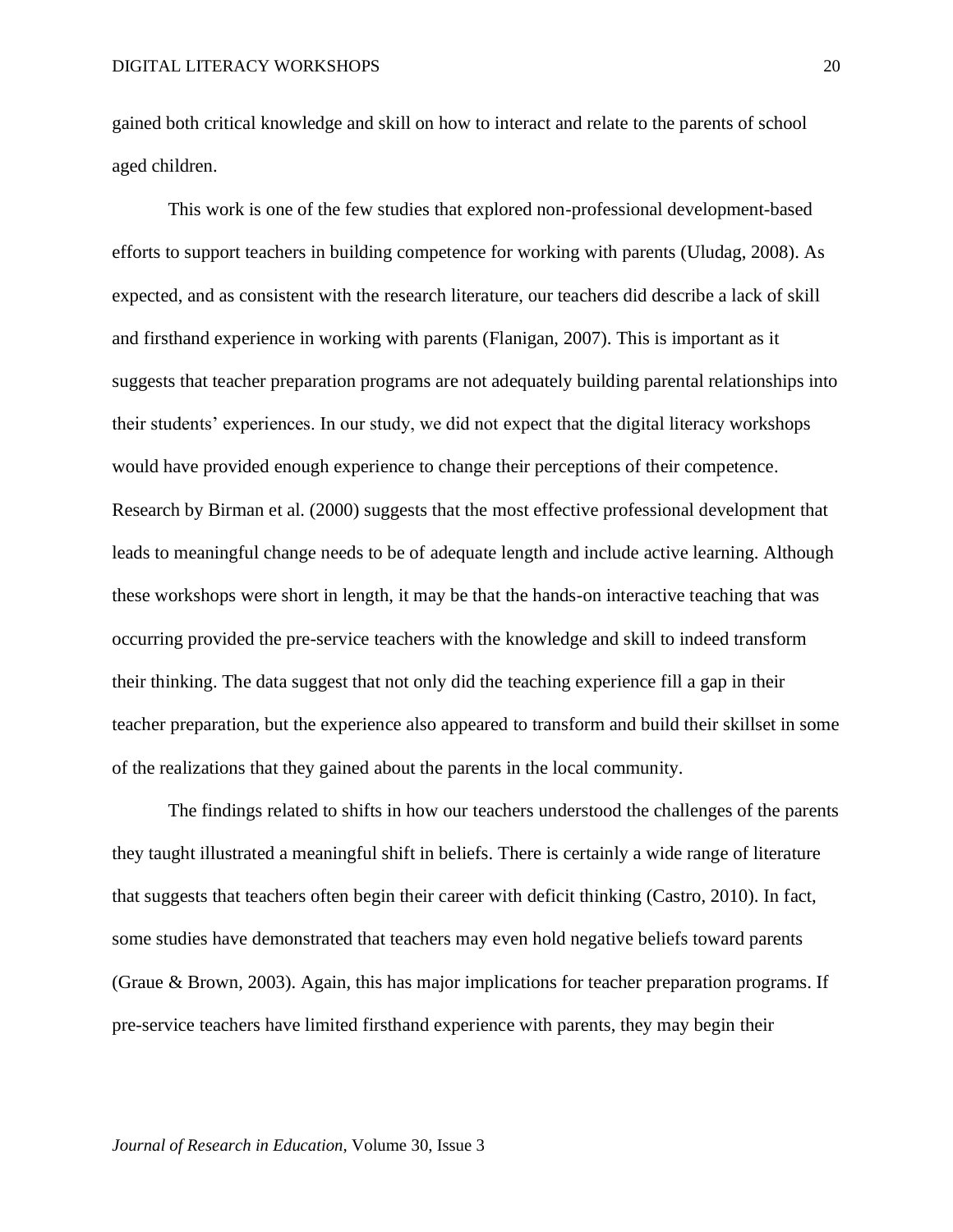teaching profession with a mindset that sets them and their students up for failure (Tichenor, 1997).

# **Limitations and Future Research**

While this study did not explicitly explore the teacher's beliefs prior to the workshops, the descriptions of how their thinking changed following the workshop does suggest that many revised some of their previous perceptions and this indicates some form of transformational learning has occurred. For us, this finding served as a bonus biproduct of the workshop experience, and it provides us with an avenue for future study to more carefully explore how and why teacher beliefs may become altered. This also has a potential link to some of the identity literature on how new teachers' identities can be altered as they develop both during and after their teacher training programs (Hong et al., 2017; Settlage et al., 2009). This also suggests that we need to pay more careful attention to what components of the workshop may lead to changes in thinking. In our workshops, the teachers were trained in content, trained in basic skill in working with adults, engaged in reflection following the workshops and of course taught the workshops over the six-week period. Which of these components was most critical is unclear and identifying which was most critical is important for us to explore in future work.

While this study is limited in that we examined a small group of pre-service teachers who attended the same university, it does support the value in participating in out of class opportunities to engage with parents within school communities, especially if this is not occurring in teacher preparation programs. Our findings have led us to revisit what experiences we are lacking in our teacher preparation program, while also exploring ways to continue efforts such as these workshops to expose our future teachers to parents within the schools we serve. In addition, the findings imply that similar community-based activities may provide a fertile ground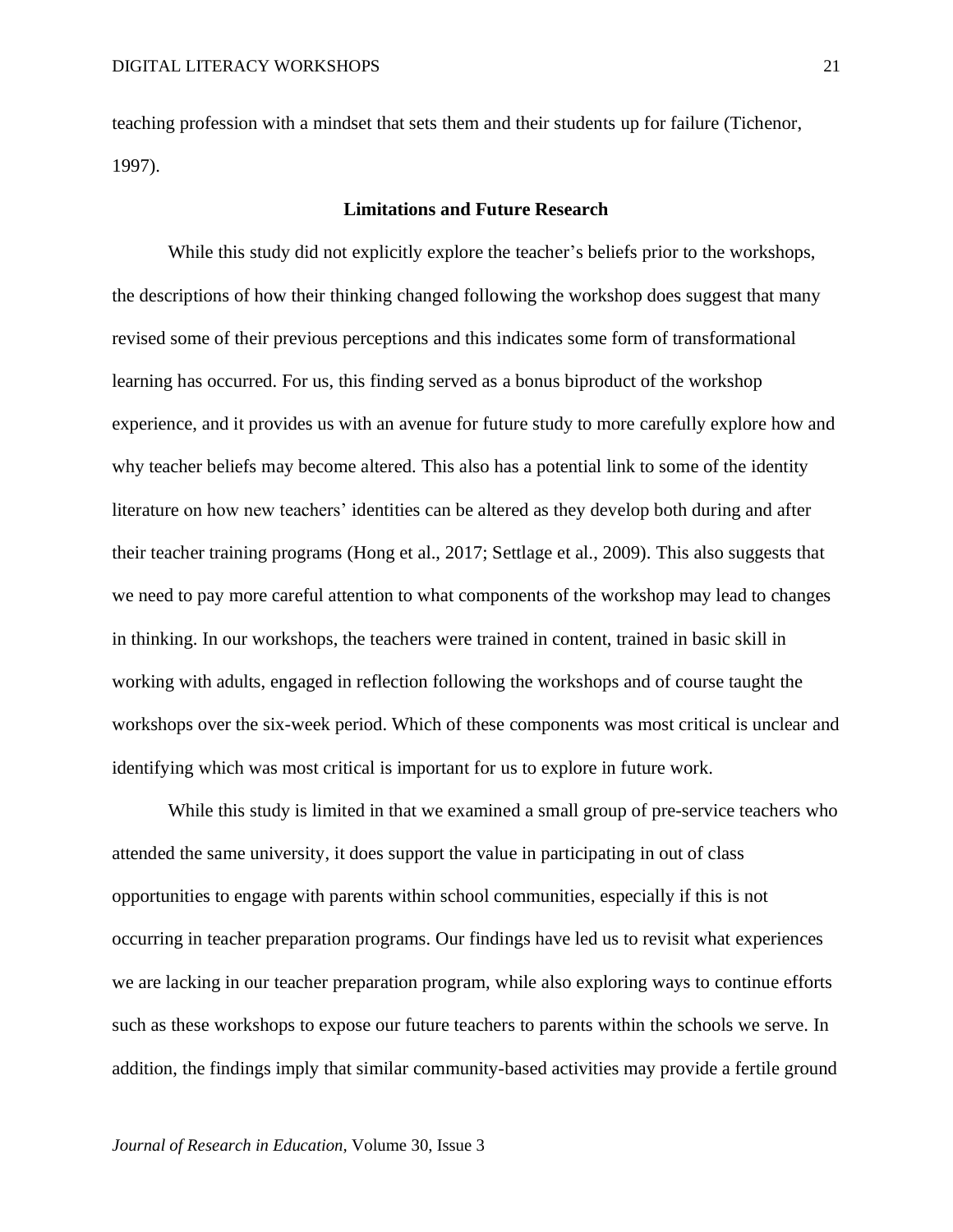#### DIGITAL LITERACY WORKSHOPS

to help teachers better understand the needs and challenges that people face in the school communities that we serve. We found that our participants were better able to build relationships and increase their confidence in this as a result of their experiences teaching the workshop. Since relationships are an important component in a child's education (Brown et al., 2014) our data suggests we have made a positive impact in this realm. In addition, changes or increased understanding of the challenges that parents faced was a second important lesson for our teachers. While some curriculum in our program does focus on parental involvement, it was evident that our students needed firsthand experiences working and talking with actual parents for them to internalize this information. In other words, our program was ineffective in instilling transformational learning regarding parents, however, the workshop experience was effective in doing so.

This study has considerable applications for teacher preparation programs. First, it illustrates that pre-service teachers are not adequately prepared for relationship building with parents solely based on the usual curriculum. We suggest that colleges look for ways to allow these teachers ways to have meaningful firsthand experience working with parents. In addition, since our pre-service teachers had indicated that they did not feel adequately prepared to work with parents, it is important to consistently survey our students to better understand areas where our curriculum may be inadequate. This feedback alone has the potential for us to make meaningful changes in how we prepare our future teachers how to work with parents. The effectiveness of out of the classroom experiences to build a better understanding of parents also suggests that there are important ways teacher preparation programs can leverage the community resources to build positive learning experiences for our students. Perhaps most important, since the goal of schools is student success, it is important for future teachers to understand why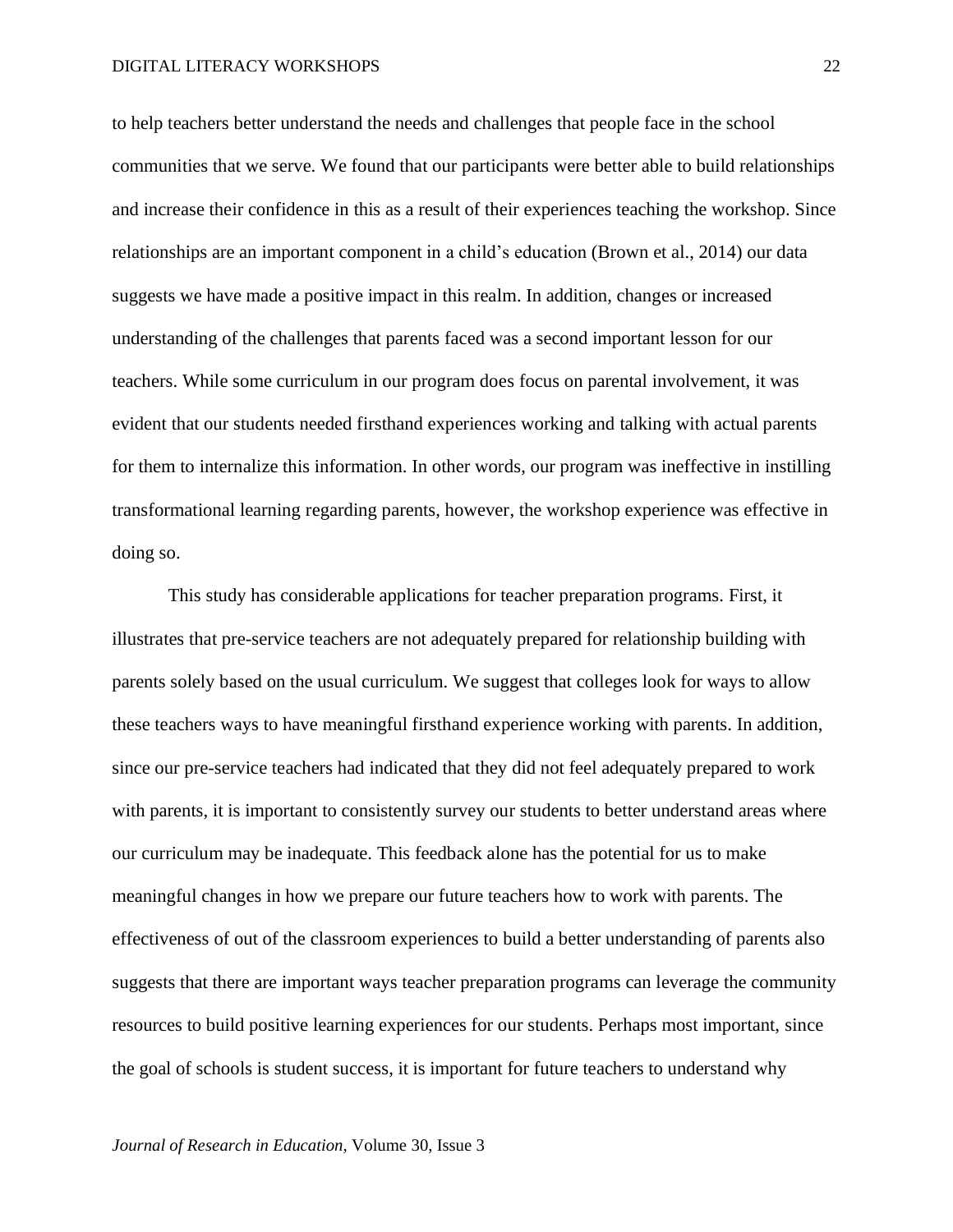building parent-teacher relationships is important; for that reason, teacher preparation programs must help prepare preservice teachers to build successful partnerships between school and home. Equipping teachers with knowledge about parent and family dynamics and providing future teachers opportunities during coursework could potentially better prepare new teachers to communicate and collaborate with families and build relationships that focus on the success of students. Epstein et al. (2019) stated that

If educators view students as children, they are likely to see the family and community as partners with the school in children's education and development. Partners recognize their shared interests in and responsibilities for children and they work together to create better programs and opportunities for students (p. 11).

Therefore, in our teacher preparation program, we need to provide practical experiences that help transform our students' mindset on how they view students, families, and partnerships. Most of our students are new to the Smith School District community and thus providing opportunities to gain experiences working with parents and other community members may lead to transformative learning experiences that we cannot easily recreate in our college classrooms.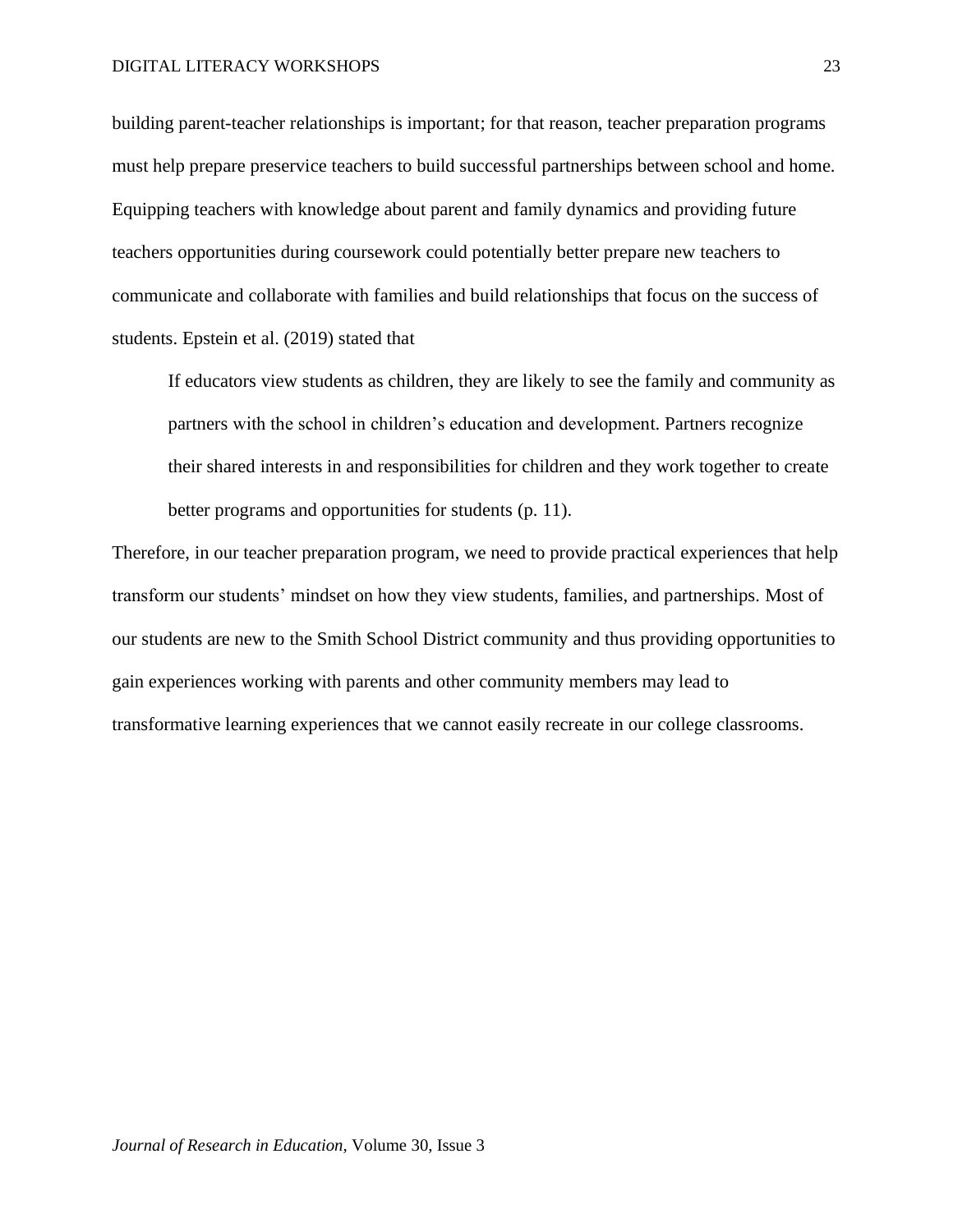# **References**

- Amatea, E. S., Mixon, K., & McCarthy, S. (2013). Preparing future teachers to collaborate with families contributions of family systems counselors to a teacher preparation program. *The Family Journal*, *21*(2), 136-145.
- Bakker, J., Denessen, E., & Brus‐Laeven, M. (2007). Socio‐economic background, parental involvement and teacher perceptions of these in relation to pupil achievement. *Educational Studies*, *33*(2), 177-192.
- Birman, B. F., Desimone, L., Porter, A. C., & Garet, M. S. (2000). Designing professional development that works. *Educational leadership, 57*(8), 28-33.
- Blank, J., Jacobson, R., & Melaville, A. (2012). Achieving results through community school partnerships: How district and community leaders are building effective, sustainable relationships. *Center for American Progress* https://www.americanprogress.org/wpcontent/uploads/issues/2012/01/pdf/community\_sc hools.pdf
- Bostock, L., & Boon, H. (2012). Pre-service teachers' literacy self-efficacy and literacy competence. *Australian and International Journal of Rural Education, 22*(1), 19-37.
- Brown, A. L., Harris, M., Jacobson, A., & Trotti, J. (2014). Parent teacher education connection: Preparing preservice teachers for family engagement. *The Teacher Educator, 49*(2), 133– 151. doi:10.1080/08878730.2014.887169
- Carrington, S., Mercer, K. L., Iyer, R., & Selva, G. (2015). The impact of transformative learning in a critical service-learning program on teacher development: Building a foundation for inclusive teaching. *Reflective Practice, 16*(1), 61-72.
- Castro, A. J. (2010). Themes in the research on preservice teachers' views of cultural diversity: Implications for researching millennial preservice teachers. *Educational Researcher*, *39*(3), 198-210.
- Caudle, L. A., & Moran, M. J. (2012). Changes in understandings of three teachers' beliefs and practice across time: Moving from teacher preparation to in-service teaching. *Journal of Early Childhood Teacher Education*, *33*(1), 38-53.
- Collier, S., Weinburgh, M. H., & Rivera, M. (2004). Infusing technology skills into a teacher education program: Change in students' knowledge about and use of technology. *Journal of Technology and Teacher Education*, *12*(3), 447-468.
- Creswell, J. W. (2007). *Qualitative inquiry & research design: Choosing among five approaches.* Sage Publications.
- Curran, E., & Murray, M. (2008). Transformative learning in teacher education: Building competencies and changing dispositions. *Journal of the Scholarship of Teaching and Learning, 8*(3), 103-118.
- Epstein, J.L, Sanders, M. G., Sheldon, S. B., Simon, B. S., Salinas, K. C., Jansorn, N. R., Voorhis, V., Martin, C. S., Thomas, B. G., Greenfeld, M.D., Hutchins, D. J., & Williams, K. J. (2019). *School, family, and community partnerships: Your handbook for action* (4<sup>th</sup> ed.). Corwin Press.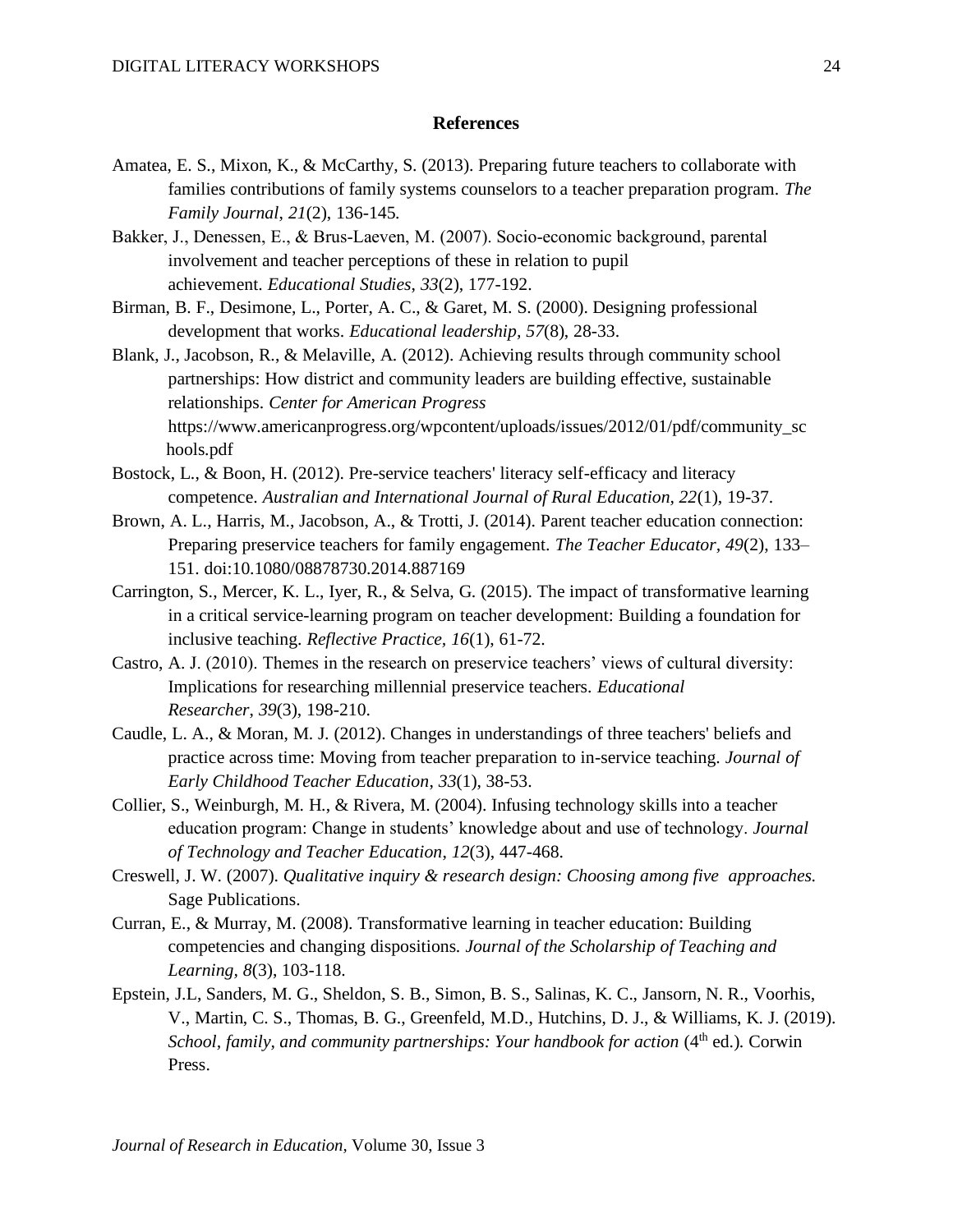- Epstein, J. L. (2018). *School, family, and community partnerships: Preparing educators and improving schools*. Routledge.
- Epstein, J. L., & Sander, M. G. (2006). Prospects for change: Preparing educators for school, family, and community partnerships. *Peabody Journal of Education, 81*, 81–120.
- Epstein, J. L., Sanders, M. G., Simon, B. S., Salinas, K. C., Jansoron, N. R., & Van Voorhis, F. L. (2002). *School, family, and community partnerships: Your handbook for action*. Corwin Press.
- Ertmer, P. A., & Ottenbreit-Leftwich, A. T. (2010). Teacher technology change: How knowledge, confidence, beliefs, and culture intersect. *Journal of Research on Technology in Education*, *42*(3), 255-284.
- Flanigan, C. B. (2007). Preparing preservice teachers to partner with parents and communities: An analysis of College of Education faculty focus groups. *School Community Journal, 17*(2), 89-110.
- Fraser, C., Kennedy, A., Reid, L., & Mckinney, S. (2007). Teachers' continuing professional development: Contested concepts, understandings and models. *Journal of In-Service Education*, *33*(2), 153-169.
- Geertz, C. (1973). Thick Description: Toward an Interpretive Theory of Culture. In C. Geertz (Ed.). *The Interpretation of Cultures: Selected Essays* (pp. 3-30). Basic Books.
- Gisewhite, R., Jeanfreau, M. M. & Holden, C. L. (2019) A call for ecologically-based teacherparent communication skills training in pre-service teacher education programmes, *Educational Review*, *73* (5) Doi: [10.1080/00131911.2019.1666794](https://doi.org/10.1080/00131911.2019.1666794)
- Glaser B. & Strauss A.L. (1967) *The Discovery of Grounded Theory: Strategies for Qualitative Research.* Aldine Publishing Company.
- Grant-Davie, K. (1992). Coding data: Issues of validity, reliability, and interpretation. In G. Kirsch, & P. A. Sullivan (Eds.), Methods and methodology in composition research (pp. 270-286). Carbondale.
- Graue, E., & Brown, C. P. (2003). Preservice teachers' notions of families and schooling. *Teaching and Teacher Education, 19*(7), 719-735.
- Hong, J., Greene, B., & Lowery, J. (2017). Multiple dimensions of teacher identity development from pre-service to early years of teaching: A longitudinal study. *Journal of Education for Teaching, 43*(1), 84-98.
- Hoover-Dempsey, K. V., Walker, J. M., Jones, K. P., & Reed, R. P. (2002). Teachers involving parents (TIP): Results of an in-service teacher education program for enhancing parental involvement. *Teaching and Teacher Education*, *18*(7), 843-867.
- International Society for Technology in Education. (2021). *ISTE Standards for Educators*. https://www.iste.org/standards/for-educators
- Joo, Y. J., Park, S., & Lim, E. (2018). Factors influencing preservice teachers' intention to use technology: TPACK, teacher self-efficacy, and technology acceptance model. *Journal of Educational Technology & Society*, *21*(3), 48-59.
- Krueger, K., Hansen, L., & Smaldino, S. (2000). Preservice teacher technology competencies. *TechTrends*, *44*(3), 47-50.
- Lang, S. N., Jeon, L., Schoppe-Sullivan, S. J., & Wells, M. B. (2020). Associations between parent–

*Journal of Research in Education,* Volume 30, Issue 3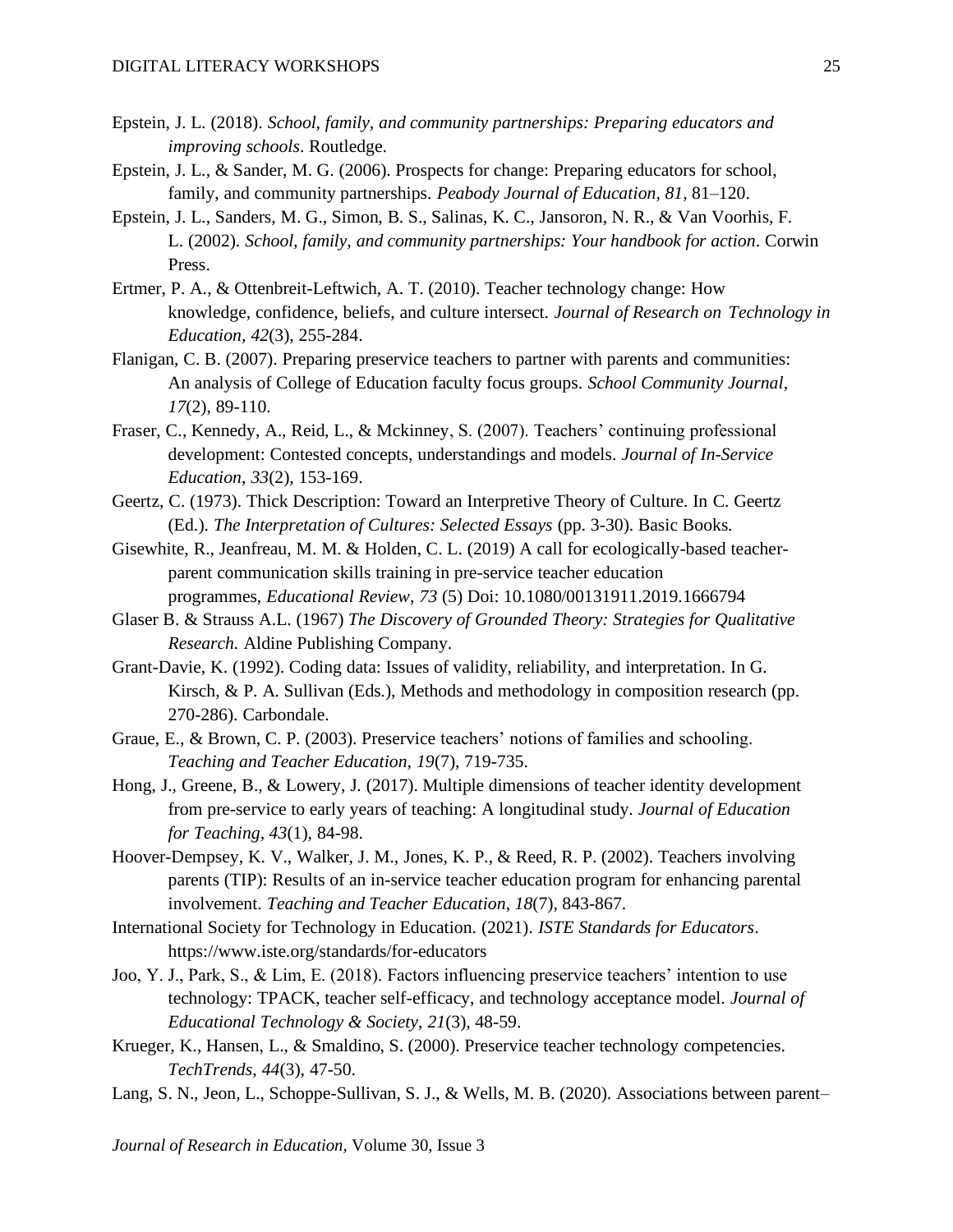teacher co-caring relationships, parent–child relationships, and young children's social emotional development. *Child & Youth Care Forum, 49*(4), 623-646.

- LeCompte, M. D. (2000). Analyzing qualitative data. *Theory into Practice, 39*(3), 146-154.
- Loughran, S. B. (2008). The importance of teacher/parent partnerships: Preparing pre-service and in-service teachers. *Journal of College Teaching & Learning (TLC), 5*(8), 35-38.
- Lynch, M. (2017). Helping teachers use technology and technology experts teach. The Edvocate. https://www.theedadvocate.org/helping-teachers-use-technology-technology-experts- teach/
- Merriam, S., Caffarella, R., & Baumgartner, L. (2007). *Learning in adulthood: A comprehensive guide* (3rd ed.). Jossey-Bass.
- Mezirow, J. (1997). Transformative learning: Theory to practice. *New Directions for Adult and Continuing Education, 74*, 5-12.
- Mihelj, S., Leguina, A., & Downey, J. (2019). Culture is digital: Cultural participation, diversity and the digital divide. *New Media & Society*, *21*(7), 1465-1485.
- Miles, M. B., Huberman, A. M., & Saldaña, J. (2014). *Qualitative data analysis: A methods*  sourcebook (3<sup>rd</sup> ed.). Sage Publications.
- Minke, K., Sheridan, S., Kim, E., Ryoo, J., & Koziol, N. (2014). Congruence in parent-teacher relationships: The role of shared perceptions. *The Elementary School Journal, 114*(4), 527- 546. doi:10.1086/675637
- Mishra, P. (2019). Considering contextual knowledge: The TPACK diagram gets an upgrade. *Journal of Digital Leaning in Teacher Education 35*(2), 76-78.
- Public Education Network. (2003). *NCLB action briefs*. National Coalition for Parental Involvement in Education. (ED481483).
- Ramsetty, A., & Adams, C. (2020). Impact of the digital divide in the age of COVID-19. *Journal of the American Medical Informatics Association*, *27*(7), 1147-1148.
- Rideout, V. J. & Katz, V.S. (2016). *Opportunity for all? Technology and learning in lower-income families.* A report of the Families and Media Project. The Joan Ganz Cooney Center at Sesame Workshop, New York.
- Selwyn, N. (2004). Reconsidering political and popular understandings of the digital divide. *New Media & Society*, *6*(3), 341-362.
- Settlage, J., Southerland, S., Smith, L, & Ceglie, R. (2009). Constructing a Doubt-free Teaching Self: Self-efficacy, Teacher Identity, and Science Instruction within Diverse Settings. *Journal of Research in Science Teaching, 46*, 102-125.
- Smith, T. E., & Sheridan, S. M. (2019). The effects of teacher training on teachers' familyengagement practices, attitudes, and knowledge: A meta-analysis. *Journal of Educational and Psychological Consultation, 29*(2), 128-157.
- Spradley, J. P. (1979). *The ethnographic interview*. Sydney: Holt, Rinehart and Winston.
- Statti, A. & Torres, K. M. (2020). Digital literacy: The need for technology integration and its impact on learning and engagement in community school environments. *Peabody Journal of Education, 95*(1), 90-100. Doi: [10.1080/0161956X.2019.1702426](https://doi.org/10.1080/0161956X.2019.1702426)
- Sun, J. C. Y., & Metros, S. E. (2011). The digital divide and its impact on academic performance. *US-China Education Review,* A2, 153-161.